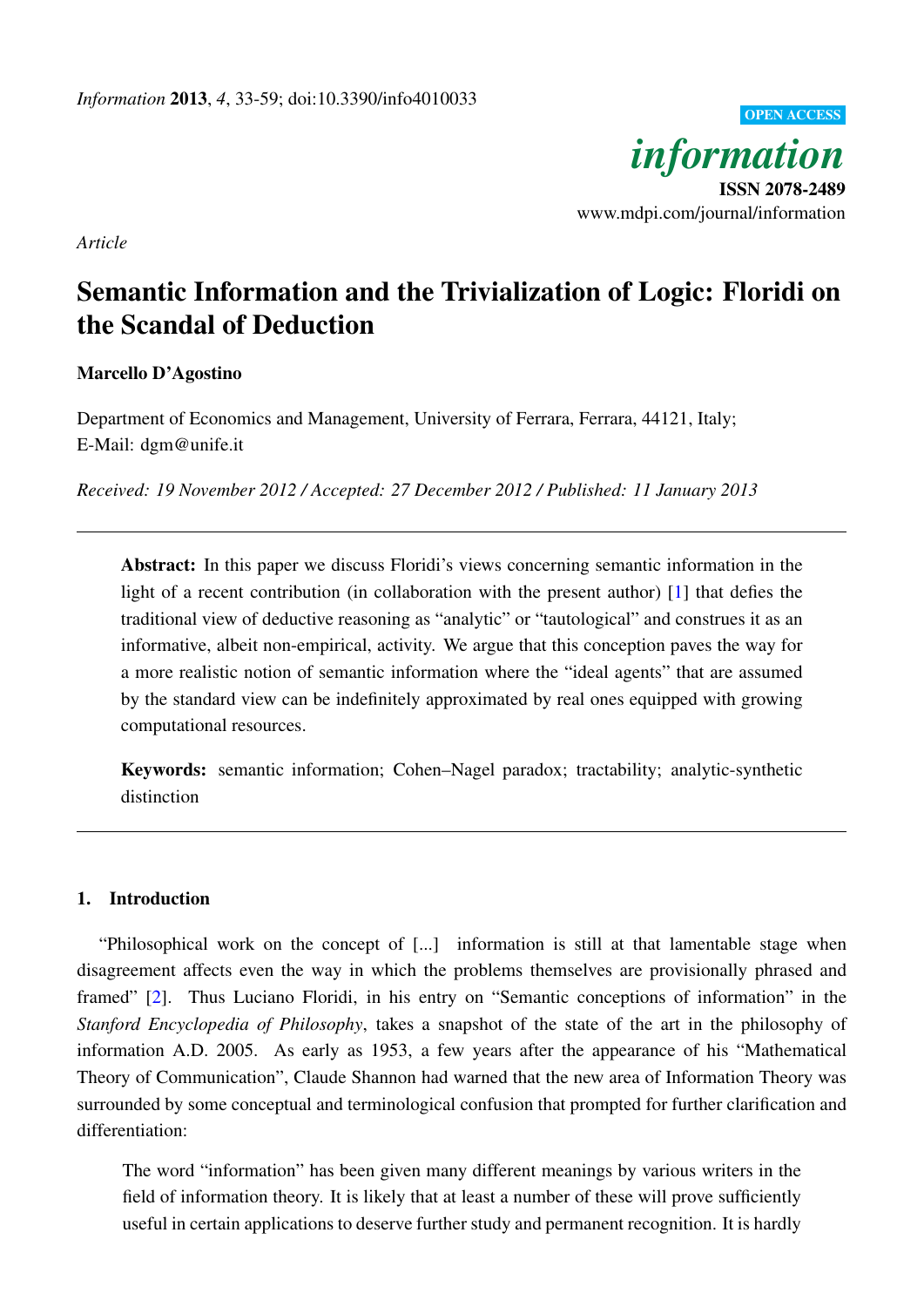Half a century later, Floridi's main contribution has probably been that of taking up Shannon's challenge from a philosophical perspective, by engaging in the bold project of cleaning up the area and taming the "notoriously polymorphic and polysemantic" [\[2\]](#page-24-1), although increasingly pervasive, notion of information. This ambitious program has been carried out to a considerable extent in a series of papers and, above all, in his main work on this subject, *The Philosophy of Information* [\[4\]](#page-24-3).

In this paper we discuss Floridi's views concerning *semantic* information in the light of a recent contribution (in collaboration with the present author) [\[1\]](#page-24-0) that defies the traditional view of deductive reasoning as "analytic" or "tautological" and construes it as an informative, albeit non-empirical, activity. We argue that this conception paves the way for a more realistic notion of semantic information where the "ideal agents" that need to be assumed to defend the standard view can be indefinitely approximated by real ones equipped with growing computational resources. We also argue that this conception offers a partial vindication of the Kantian notion of "synthetic a priori" even in the allegedly trivial domain of propositional logic. (A similar vindication of Kantian ideas, but restricted to the notoriously harder domain of quantification logic, is the leitmotiv of Hintikka's well-known book *Logic, Language Games and Information* [\[5\]](#page-24-4).)

We start, in Section [2,](#page-2-0) by presenting the "received view" that logical inference is tautological, in the sense that it does not increase information. In this view, the conclusion can be seen to be true, given the truth of the premises, by the very meaning of the logical operators and the corresponding judgment that the conclusion follows from the premises is therefore "analytic", a purely linguistic truth that we learn by learning the language. Accordingly, the "semantic information" carried by the conclusion—that is, the information that it carries by virtue of the meaning of the logical operators—must be contained in the information carried by the premises. In Section [3,](#page-6-0) we discuss various anomalies of the received view—the Bar-Hillel–Carnap paradox, the "scandal of deduction", the problem of logical omniscience—and, in Section [4,](#page-11-0) Floridi's approach to them as it emerges from [\[6–](#page-24-5)[8\]](#page-24-6). In Section [5](#page-16-0) we present our new approach based on an informational semantics for the logical operators. This consists in fixing their meaning in terms of the information that is *actually possessed* by an agent. The main idea is that their classical meaning, being based on information-transcending notions, such as classical truth and falsity, is not apt to justify the claim that inferences that are "analytic"—*i.e.*, licensed by this very meaning—are also "tautological", *i.e.*, informationally trivial. By contrast, the central semantic notions of informational semantics are those of "actually possessing the information" that a given sentence is true, respectively false, and the meaning of the logical operators is defined exclusively in terms of these notions. As a consequence, inferences that are "analytic" according to the informational meaning of the operators turn out to be also "tautological" in a particularly strict sense—that an agent that actually possesses the information carried by the premises actually possesses also the information carried by the conclusion—and this is confirmed by the fact that the corresponding consequence relation is computationally feasible. Non-analytic (or "synthetic") inferences, on the other hand, are characterized by the fact that they essentially require the use of "virtual information", in the form of provisional hypothetical information that is not actually possessed by the agent who makes the inference, such as the one that plays a crucial role in the "discharge rules" of Gentzen-style Natural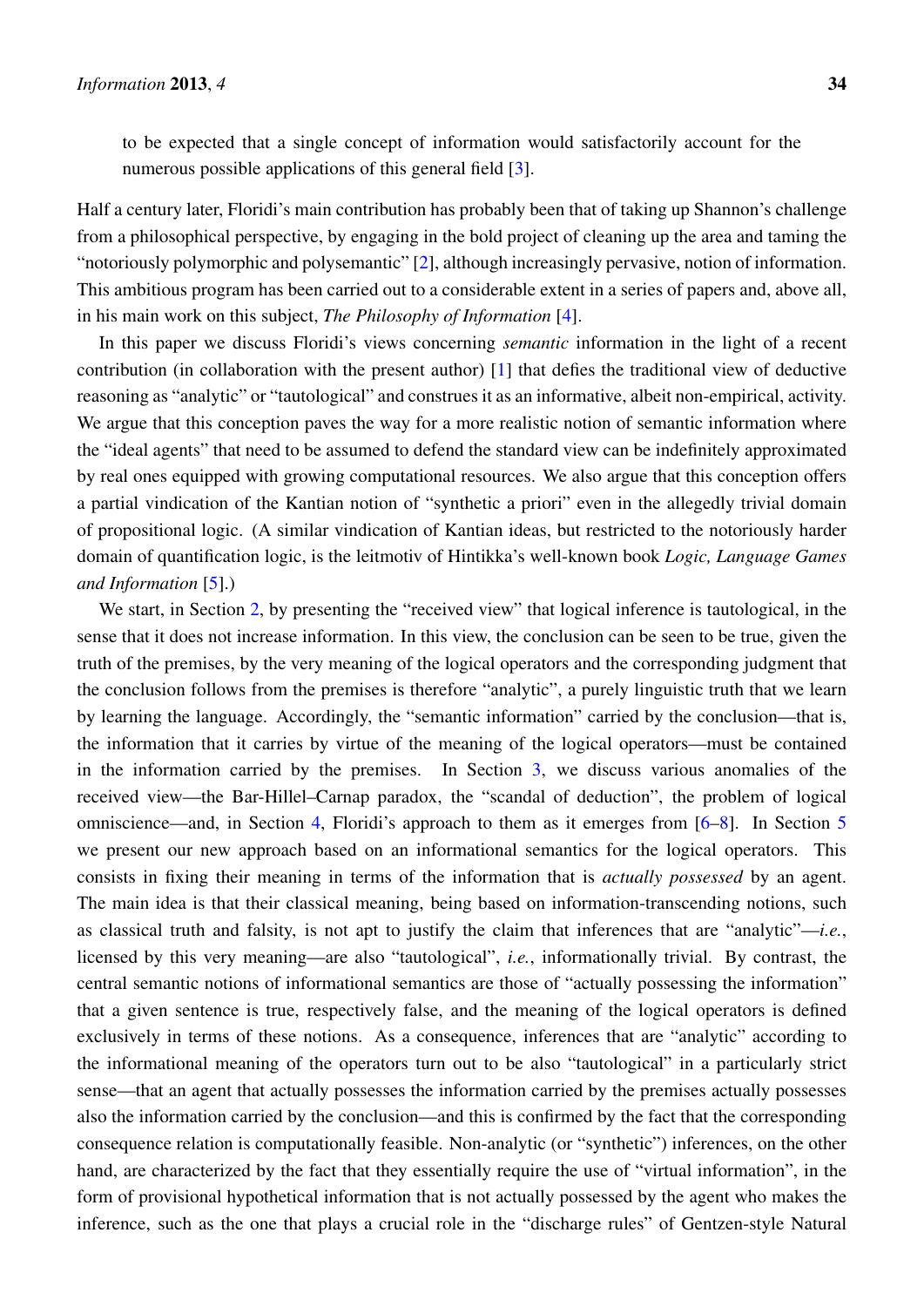Deduction (see [\[9\]](#page-24-7) for an excellent introduction). Gradually allowing for the nested use of such virtual information naturally leads to define a hierarchy of increasingly informative inferential systems that indefinitely approximate classical propositional logic.

## <span id="page-2-0"></span>2. The Received View

According to the received view, logical deduction never increases (semantic) information. This tenet clashes with the intuitive idea that deductive arguments are useful just because, by their means, we obtain information that we did not possess before. However, it allowed philosophers and mathematicians to justify their view of logic and mathematics as infallible activities that are not subject to the tribunal of experience.

## <span id="page-2-1"></span>*2.1. Logical Empiricism and the Trivialization of Logic*

One of the trademarks of modern, or "logical", empiricism was the rejection of the possibility of "synthetic a priori" judgements. (We briefly recall some philosophical terminology. A judgment is *analytic* when it does not extend our knowledge, but asserts something that is trivially true solely by the meaning of the words, e.g., "all bachelors are unmarried". A *synthetic* judgment is one that does extend our knowledge and cannot be established by mere semantic analysis, such as "all bachelors eat in front of tv". A judgment is *a priori* when its truth does not depend on experience, and *a posteriori* when it does. Analytic judgments are always a priori. Synthetic judgments are normally a posteriori, but Kant argued that some mathematical judgments are synthetic a priori: they do extend our knowledge but do not depend on experience.) This position was clearly stated in the *manifesto* of the Vienna Circle as "the basic thesis of modern empiricism":

In such a way logical analysis overcomes not only metaphysics in the proper, classical sense of the word, especially scholastic metaphysics and that of the systems of German idealism, but also the hidden metaphysics of Kantian and modern apriorism. The scientific world-conception knows no unconditionally valid knowledge derived from pure reason, no "synthetic judgments a priori" of the kind that lie at the basis of Kantian epistemology and even more of all pre- and post-Kantian ontology and metaphysics. [...] It is precisely in the rejection of the possibility of synthetic knowledge a priori that the basic thesis of modern empiricism lies. The scientific world-conception knows only empirical statements about things of all kinds, and analytic statements of logic and mathematics [\[10\]](#page-25-0) (p. 308).

According to the logical empiricists, the truths of logic and mathematics are necessary and do not depend on experience. Given their rejection of any synthetic a priori knowledge, this position could be justified only by claiming that logical and mathematical statements are "analytic", *i.e.*, true "by virtue of language". More explicitly, they thought their truth can be recognized, at least in principle, by means only of the meaning of the words that occur in them. Since information cannot be increased independent of experience, such analytic statements must also be "tautological", *i.e.*, carry no information content. Hence:

The conception of mathematics as tautological in character, which is based on the investigations of Russell and Wittgenstein, is also held by the Vienna Circle. It is to be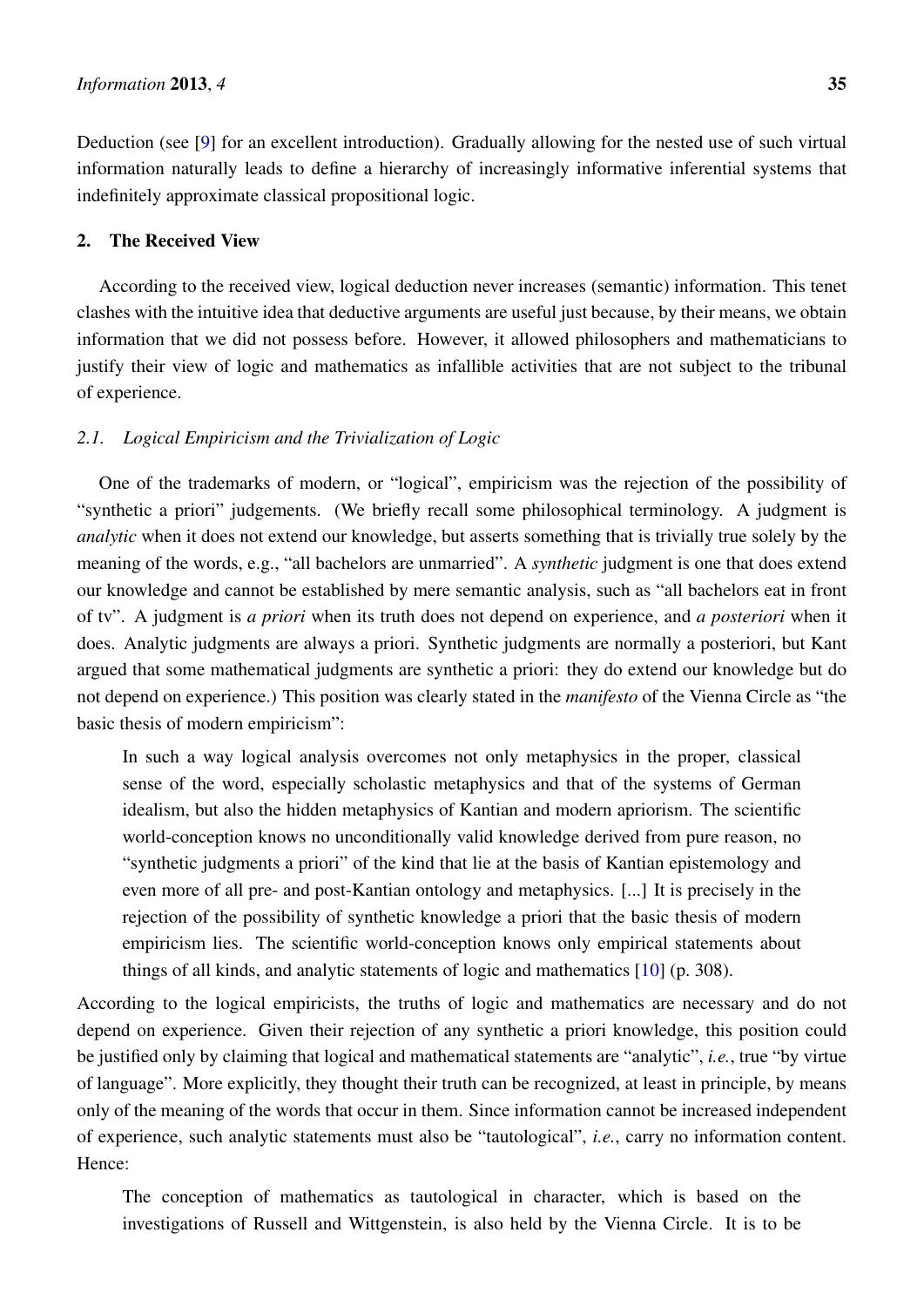noted that this conception is opposed not only to apriorism and intuitionism, but also to the older empiricism (for instance of J.S. Mill), which tried to derive mathematics and logic in an experimental-inductive manner as it were [\[10\]](#page-25-0) (p. 311).

This view of deductive reasoning as informationally void is usually supported by resorting to elementary examples, as in this well-known passage by Hempel:

It is typical of any purely logical deduction that the conclusion to which it leads simply re-asserts (a proper or improper) part of what has already been stated in the premises. Thus, to illustrate this point by a very elementary example, from the premise "This figure is a right triangle", we can deduce the conclusion, "This figure is a triangle"; but this conclusion clearly reiterates part of the information already contained in the premise. [...] The same situation prevails in all other cases of logical deduction; and we may, therefore, say that logical deduction—which is the one and only method of mathematical proof—is a technique of conceptual analysis: it discloses what assertions are concealed in a given set of premises, and it makes us realize to what we committed ourselves in accepting those premises; but none of the results obtained by this technique ever goes by one iota beyond the information already contained in the initial assumptions [\[11\]](#page-25-1) (p. 9).

Despite its highly counterintuitive implications—at least in the ordinary sense of the word "information", it is hard to accept that all the mathematician's efforts never go "one iota" beyond the information that was already contained in the axioms of a mathematical theory—this view of deductive reasoning caught on and became part of the logical folklore. Most of its philosophical appeal probably lies in the fact that it appears to offer the strongest possible justification of deductive practice: logical deduction provides an infallible means of transmitting truth from the premises to the conclusion for the simple reason that the conclusion adds nothing to the information that was already contained in the premises. However, as Michael Dummett put it:

Once the justification of deductive inference is perceived as philosophically problematic at all, the temptation to which most philosophers succumb is to offer too strong a justification: to say, for instance, that when we recognize the premises of a valid inference as true, we have thereby already recognized the truth of the conclusion [\[12\]](#page-25-2) (p. 195).

Indeed—as we shall argue in Section [3—](#page-6-0)this trivialization of logic is a philosophical overkill: a definitive foundation for deductive practice is obtained at the price of its informativeness. Logic lies on a bedrock of platitude.

# <span id="page-3-0"></span>*2.2. Quine on Logical Truth*

The conception of logical deduction as "analytic", and therefore "tautological", is a persistent dogma of (logical) empiricism that seems to be somewhat independent of Quine's two dogmas [\[13\]](#page-25-3) as well as from Davidson's "third dogma" [\[14\]](#page-25-4). After all, Quine's well-known arguments against the analytic-synthetic distinction spared the claim that the notion of analyticity had been sufficiently clarified in the restricted domain of logic. According to [\[13\]](#page-25-3), statements that are analytic "by general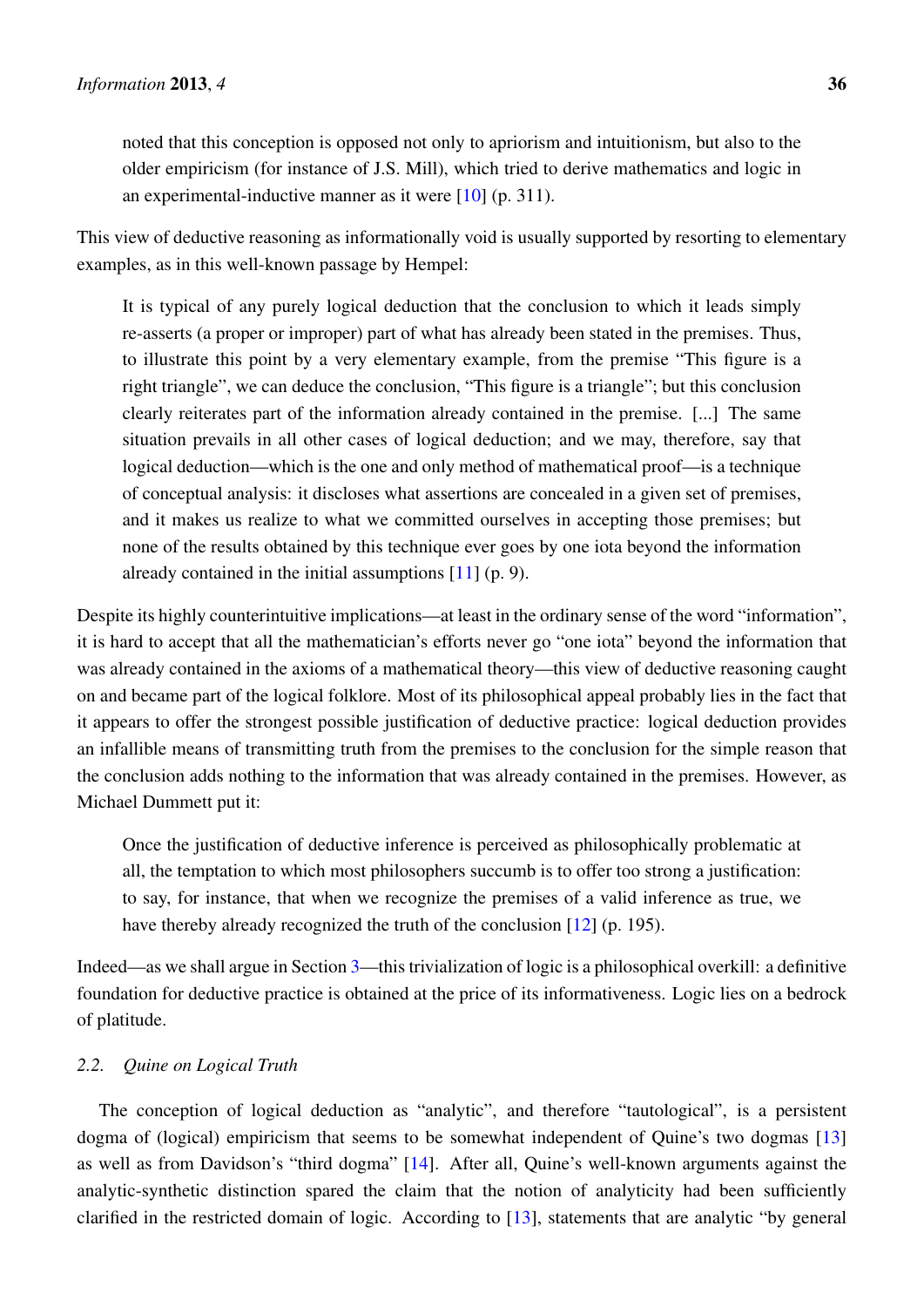philosophical acclaim" fall into two classes: those that may be called *logically true*, such as "no unmarried man is married" and those that may be turned into logical truths by replacing synonyms with synonyms, such as "no bachelor is married". Admittedly, Quine's problem was that "we lack a proper characterization of this second class of analytic statements" for, in his view, "the major difficulty lies not in the first class of analytic statements, the logical truths, but rather in the second class, which depends on the notion of synonymy" ([\[13\]](#page-25-3), pp. 22–32 of the 1961 edition). Four decades later, while his reservations over the notion of analyticity remained the "the same as ever", Quine clarified that they concerned only "the tracing of any demarcation, even a vague and approximate one, across the domain of sentences in general" [\[15\]](#page-25-5) (p. 270). But the impossibility of tracing a sharp demarcation does not exclude that there may be undebatable cases of analytic sentences. Indeed, "It is intelligible and often useful in discussion to point out that some disagreement is purely a matter of words rather than of fact" [\[15\]](#page-25-5) (p. 270). The so-called "logical laws" are the most natural candidates for such paradigmatic examples of analytic sentences: it seems almost uncontroversial that a disagreement about a logical truth can always be reduced to a disagreement about the meaning of some logical word that occurs in it.

In fact, in *The Roots of Reference* Quine had already suggested that, in order to fit the undisputed cases of analytic sentences, one may provide a rough theoretical definition of analyticity by saying that (i) a sentence is analytic for the native speakers of a language if they learn its truth in the very process of learning how to use the words that occur in it; and (ii) "recondite" sentences should still count as analytic if they can be obtained by "a chain of inferences each of which individually is assured by the learning of the words" [\[16\]](#page-25-6) (pp. 79–80). In this perspective, logical truths may qualify as analytic in the traditional sense, although the very existence of enduring disagreement on some logical laws—e.g., on the law of excluded middle on the part of intuitionists—may suggest that such laws are not similarly bound up with the learning of the logical words and "should perhaps be seen as synthetic" [\[16\]](#page-25-6) (p. 80).

In his latest work Quine appears to leave aside this idea that some logical laws may be synthetic. For example, in his *Two dogmas in retrospect*, he argues that by the above criterion "all logical truths [...]—that is, the logic of truth functions, quantification, and identity—would then perhaps qualify as analytic, in view of Gödel's completeness proof"  $[15]$  $[15]$  (p. 270) and later on, in a 1993 interview, seems to abandon any hesitation and make his position crystal-clear:

Yes so, on this score I think of the truths of logic as analytic in the traditional sense of the word, that is to say true by virtue of the meaning of the words. Or as I would prefer to put it: they are learned or can be learned in the process of learning to use the words themselves, and involve nothing more  $[17]$  (p. 199). (Quoted in  $[18]$ .)

## <span id="page-4-0"></span>*2.3. Semantic Information*

At the half of the 20th century, Bar-Hillel and Carnap's theory of "semantic information" provided what is, to date, the strongest theoretical justification for the thesis that deductive reasoning is "tautological". Although their effort was clearly inspired by the rising enthusiasm for Shannon and Weaver's new Theory of Information [\[19\]](#page-25-9), their starting point was their dissatisfaction with the nonchalant tendency of fellows scientists to apply its concepts and results well beyond the "warranted areas". Shannon and Weaver's central problem was only how uninterpreted data can be efficiently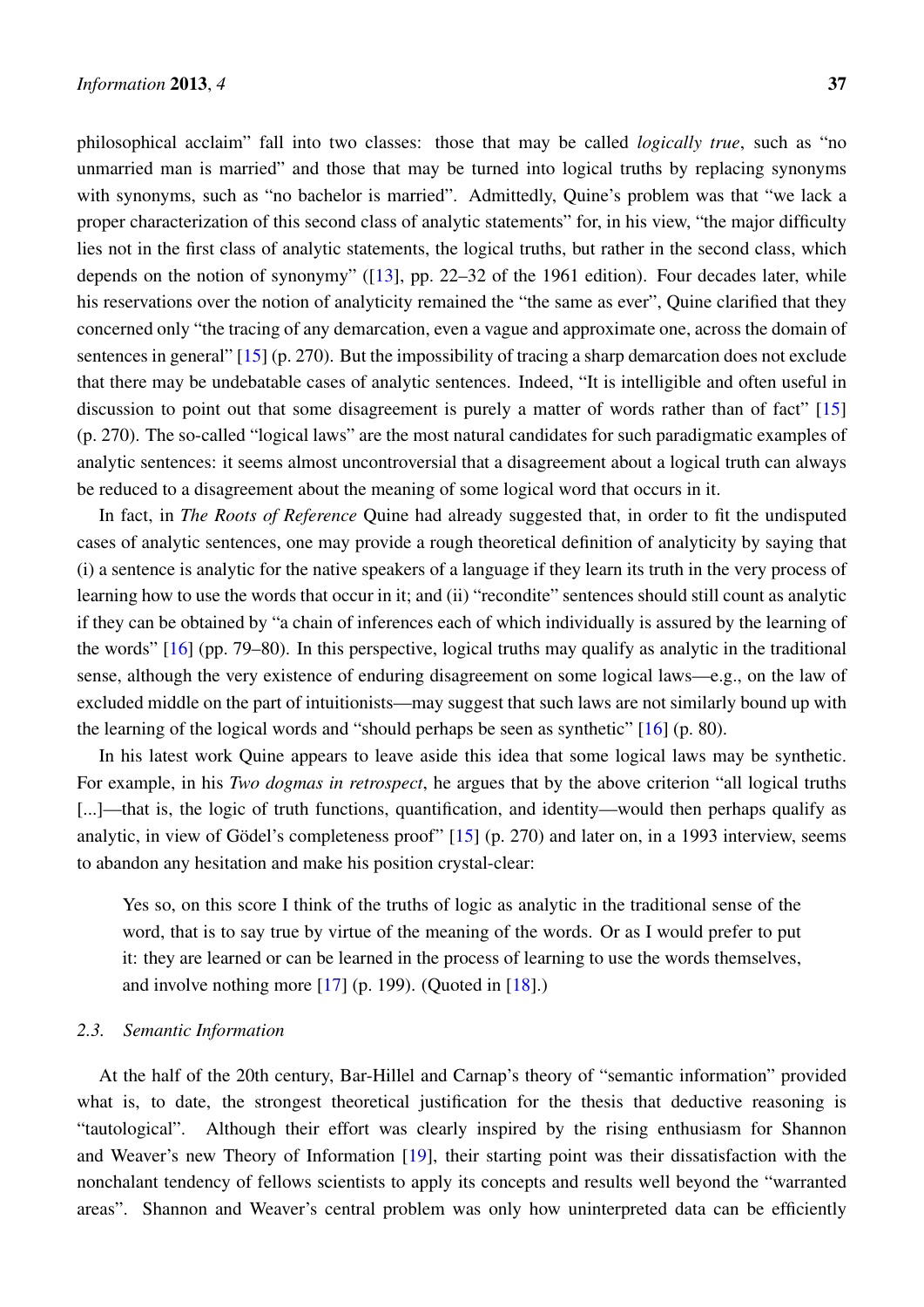encoded and transmitted. So the idea of applying their theory to contexts in which the *interpretation* of data plays an essential role was a major source of confusion and misunderstandings:

The Mathematical Theory of Communication, often referred to also as "Theory of (Transmission of) Information", as practised nowadays, is not interested in the content of the symbols whose information it measures. The measures, as defined, for instance, by Shannon, have nothing to do with what these symbols symbolise, but only with the frequency of their occurrence. [...] This deliberate restriction of the scope of the Statistical Communication Theory was of great heuristic value and enabled this theory to reach important results in a short time. Unfortunately, however, it often turned out that impatient scientists in various fields applied the terminology and the theorems of Communication Theory to fields in which the term "information" was used, presystematically, in a semantic sense, that is, one involving contents or designata of symbols, or even in a pragmatic sense, that is, one involving the users of these symbols [\[20\]](#page-25-10).

By way of contrast, they put forward a Theory of *Semantic* Information, in which "the contents of symbols" were "decisively involved in the definition of the basic concepts" and "an application of these concepts and of the theorems concerning them to fields involving semantics thereby warranted" [\[20\]](#page-25-10) (p. 148). The basic idea is simple and can be briefly explained as follows.

Suppose we are interested in the weather forecast for tomorrow and that we focus only on the possible truth values of the two sentences "tomorrow will rain"  $(R)$  and "tomorrow will be windy"  $(W)$ . Then, there are four possible relevant states of the world, described by the following conjunctions:

$$
R\wedge W \qquad R\wedge\neg W \qquad \neg R\wedge W \qquad \neg R\wedge\neg W
$$

Now, the sentence "tomorrow will rain and will be windy" is intuitively more informative than the sentence "tomorrow will rain". We can explain this by noticing that it excludes more possibilities, *i.e.*, more possible (relevant) states of the world. On the other hand, the sentence "tomorrow will rain or will not rain" conveys no information, since it does not exclude any possible state. So, it seems natural to identify the information conveyed by a sentence with the set of all "possible worlds" that are excluded by it, and to assume that its measure should be somehow related to the size of this set.

The same basic idea, identifying the information carried by a sentence with the set of the possible states that it excludes, had already made its appearance in Popper's *Logic of Scientific Discovery* (1934), where it played a crucial role in defining the "empirical content" of a theory and in supporting Popper's central claim, namely that the most interesting scientific theories are those that are highly falsifiable, while unfalsifiable theories are devoid of any empirical content:

The amount of positive information about the world which is conveyed by a scientific statement is the greater the more likely it is to clash, because of its logical character, with possible singular statements. (Not for nothing do we call the laws of nature "laws": the more they prohibit the more they say.)  $[21]$  (p. 19).

It might then be said, further, that if the class of potential falsifiers of one theory is "larger" than that of another, there will be more opportunities for the first theory to be refuted

<sup>[...]</sup>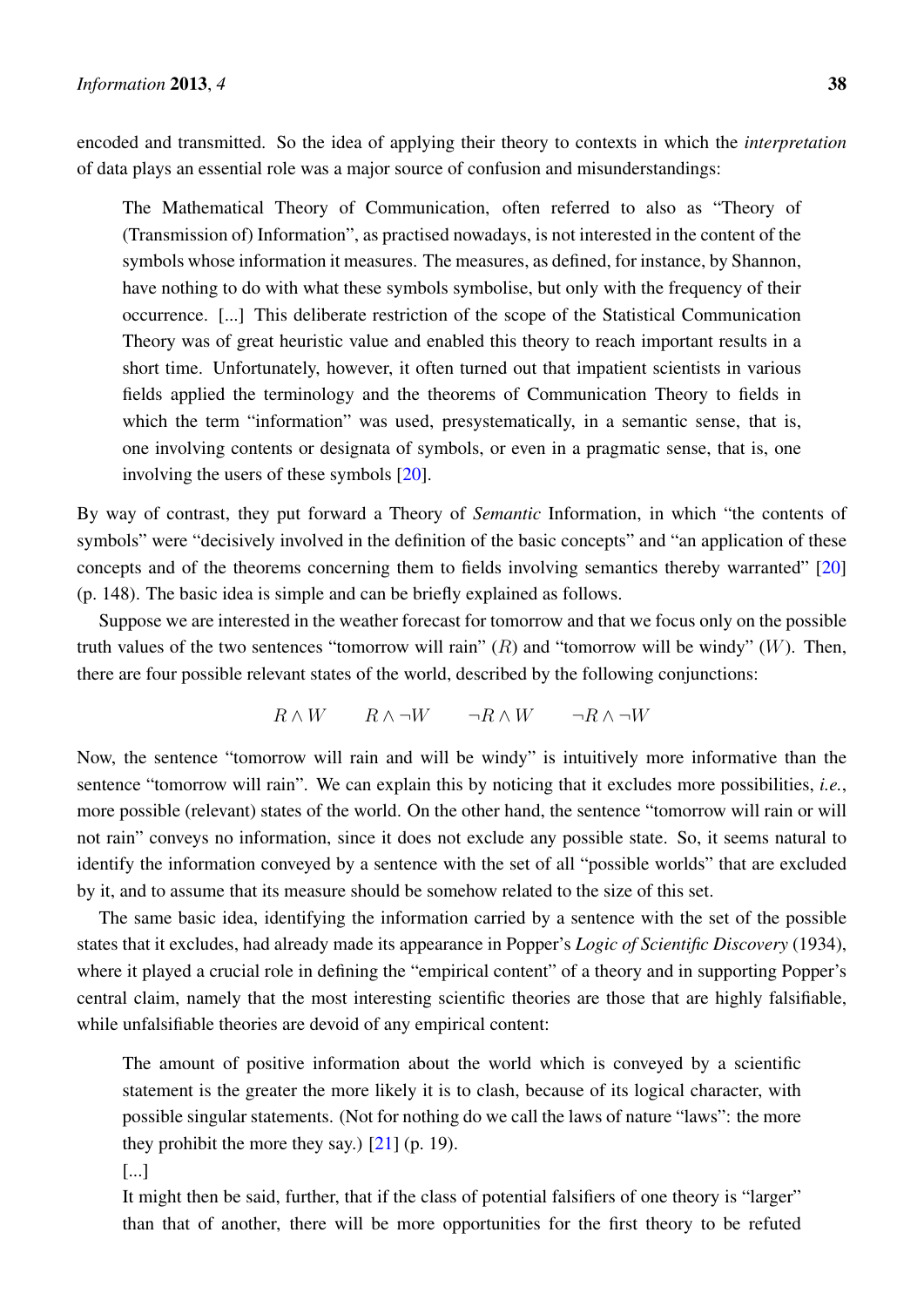by experience; thus compared with the second theory, the first theory may be said to be "falsifiable in a higher degree". This also means that the first theory says more about the world of experience than the second theory, for it rules out a larger class of basic statements. [...] Thus it can be said that the amount of empirical information conveyed by a theory, or its empirical content, increases with its degree of falsifiability [\[21\]](#page-25-11) (p. 96).

#### <span id="page-6-0"></span>3. The Anomalies of the Received View

A straightforward consequence of Bar-Hillel and Carnap's notion of "semantic information" is that contradictions, like "tomorrow will rain and will not rain", carry the maximum amount of information, since they exclude all possible states. Another inevitable consequence of the theory is that *all* logical truths are equally uninformative (they exclude no possible world), which justifies their being labelled as "tautologies". But in classical logic a sentence  $\varphi$  is deducible from a finite set of premises  $\psi_1, \ldots, \psi_n$  if and only if the conditional  $(\psi_1 \wedge \ldots \wedge \psi_n) \rightarrow \varphi$  is a tautology. Accordingly, since tautologies carry no information at all, no logical inference can yield an increase of information. Therefore, if we identify the semantic information carried by a sentence with the set of all possible worlds it excludes, we must also accept the inevitable consequence that, in any valid deduction, the information carried by the conclusion is contained in the information carried by the (conjunction of) the premises. While this theory seems to justify the (fourth?) empiricist dogma discussed in Section [2.1,](#page-2-1) both these consequences appear to be at odds with our intuitions and clash with the commonsense notion of information, to the extent that some authors have described them as true "paradoxes".

## *3.1. The Bar-Hillel–Carnap Paradox*

Bar-Hillel and Carnap were well aware that their theory of semantic information sounded counterintuitive in connection with contradictory (sets of) sentences, as shown by the near-apologetic remark they included in their [\[22\]](#page-25-12):

It might perhaps, at first, seem strange that a self-contradictory sentence, hence one which no ideal receiver would accept, is regarded as carrying with it the most inclusive information. It should, however, be emphasized that semantic information is here not meant as implying truth. A false sentence which happens to say much is thereby highly informative in our sense. Whether the information it carries is true or false, scientifically valuable or not, and so forth, does not concern us. A self-contradictory sentence asserts too much; it is too informative to be true [\[22\]](#page-25-12) (p. 229).

Popper had also realized that his closely related notion of empirical content worked reasonably well only for *consistent* theories, since *all* basic statements are potential falsifiers of all inconsistent theories, which would therefore, without this requirement, turn out to be the most scientific of all. So, for him, "the requirement of consistency plays a special role among the various requirements which a theoretical system, or an axiomatic system, must satisfy" and "can be regarded as the first of the requirements to be satisfied by every theoretical system, be it empirical or non-empirical" [\[21\]](#page-25-11) (p. 72). So, "whilst tautologies, purely existential statements and other nonfalsifiable statements assert, as it were, *too little* about the class of possible basic statements, self-contradictory statements assert *too much*. From a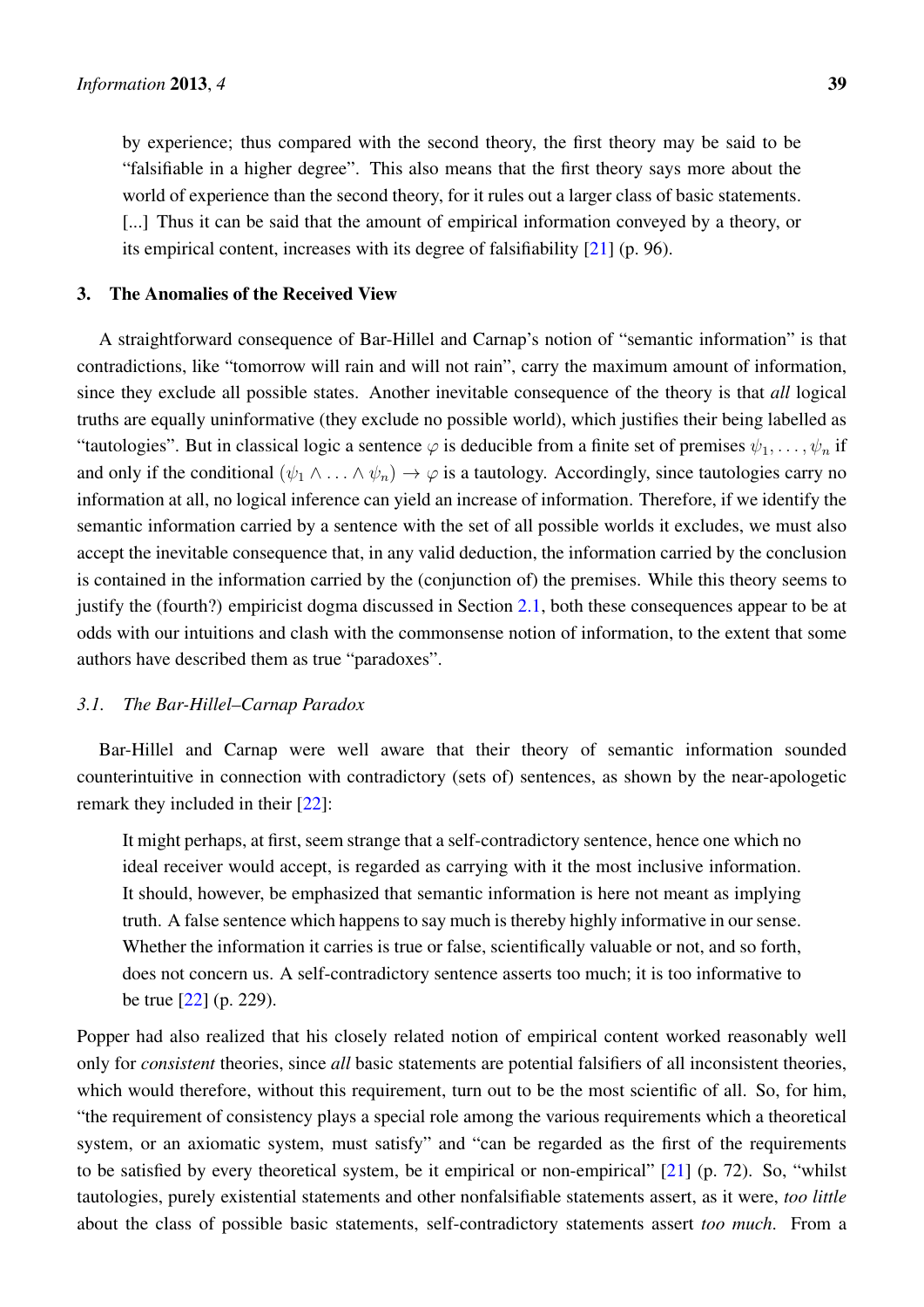self-contradictory statement, any statement whatsoever can be validly deduced"  $[21]$  (p. 71). In fact, what Popper claimed was that the information content of inconsistent theories is null, and so his definition of empirical information content as monotonically related to the set of potential falsifiers was intended only for consistent ones:

But the importance of the requirement of consistency will be appreciated if one realizes that a self-contradictory system is uninformative. It is so because any conclusion we please can be derived from it. Thus no statement is singled out, either as incompatible or as derivable, since all are derivable. A consistent system, on the other hand, divides the set of all possible statements into two: those which it contradicts and those with which it is compatible. (Among the latter are the conclusions which can be derived from it.) This is why consistency is the most general requirement for a system, whether empirical or non-empirical, if it is to be of any use at all  $[21]$  (p. 72).

# *3.2. The Scandal of Deduction*

Cohen and Nagel were among the first to point out that the traditional tenet that logical deduction is devoid of any informational content sounds paradoxical:

If in an inference the conclusion is not contained in the premises, it cannot be valid; and if the conclusion is not different from the premises, it is useless; but the conclusion cannot be contained in the premises and also possess novelty; hence inferences cannot be both valid and useful [\[23\]](#page-25-13) (p. 173).

A few decades later Jaakko Hintikka described this paradox as a true "scandal of deduction":

C.D. Broad has called the unsolved problems concerning induction a scandal of philosophy. It seems to me that in addition to this scandal of induction there is an equally disquieting scandal of deduction. Its urgency can be brought home to each of us by any clever freshman who asks, upon being told that deductive reasoning is "tautological" or "analytical" and that logical truths have no "empirical content" and cannot be used to make "factual assertions": in what other sense, then, does deductive reasoning give us new information? Is it not perfectly obvious there is some such sense, for what point would there otherwise be to logic and mathematics?  $[5]$  (p. 222).

The standard answer to this question has a strong psychologistic flavour. According to Hempel: "a mathematical theorem, such as the Pythagorean theorem in geometry, asserts nothing that is objectively or theoretically new as compared with the postulates from which it is derived, although its content may well be *psychologically new* in the sense that we were not aware of its being implicitly contained in the postulates" ([\[11\]](#page-25-1) (p. 9), Hempel's emphasis.) This implies that there is no objective (non-psychological) sense in which deductive inference yield new information. Hintikka's reaction to this typical neopositivistic way out of the paradox is worth quoting in full:

If no objective, non-psychological increase of information takes place in deduction, all that is involved is merely psychological conditioning, some sort of intellectual psychoanalysis,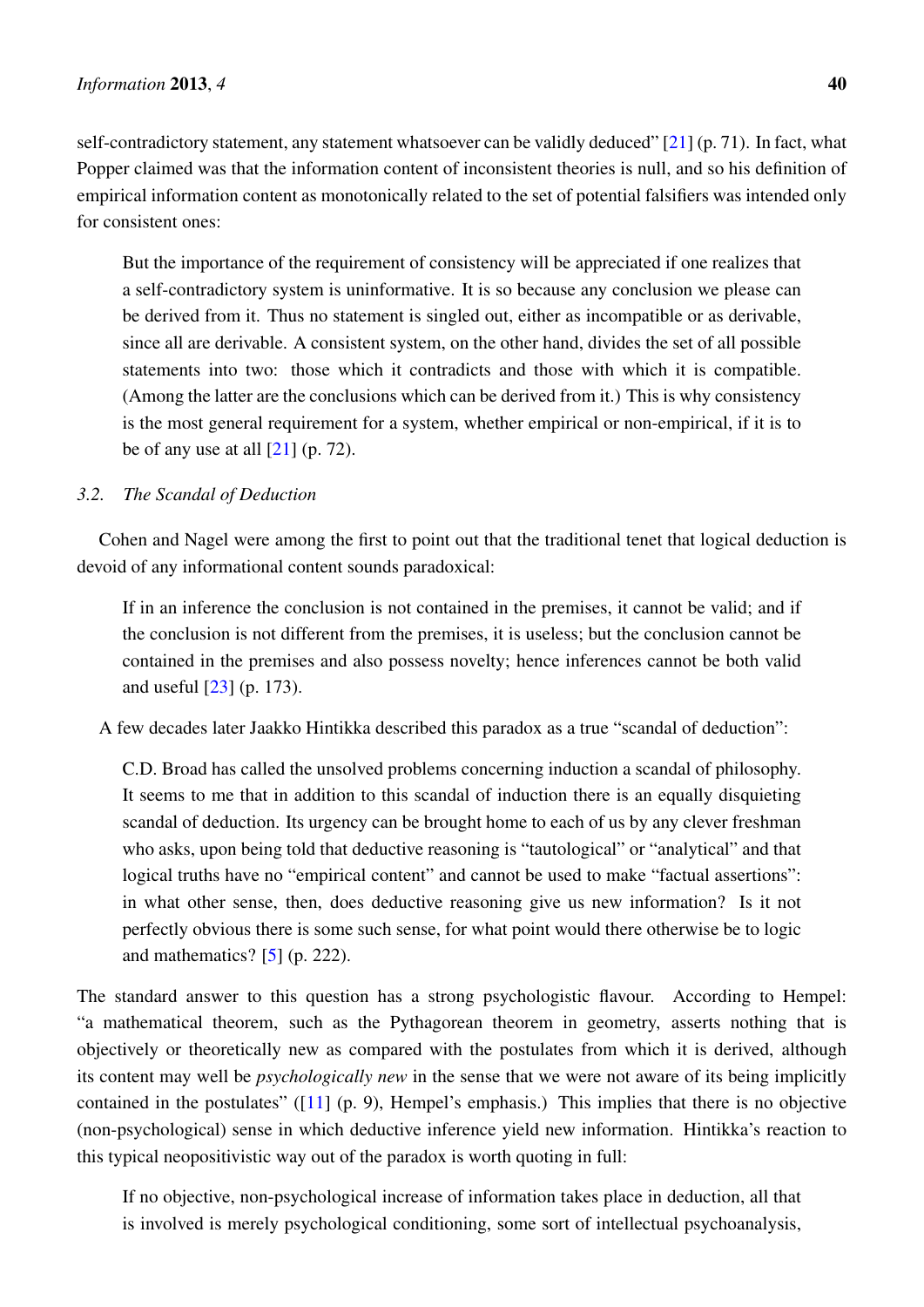calculated to bring us to see better and without inhibitions what objectively speaking is already before your eyes. Now most philosophers have not taken to the idea that philosophical activity is a species of brainwashing. They are scarcely any more favourably disposed towards the much more far-fetched idea that all the multifarious activities of a contemporary logician or mathematician that hinge on deductive inference are as many therapeutic exercises calculated to ease the psychological blocks and mental cramps that initially prevented us from being, in the words of one of these candid positivists, "aware of all that we implicitly asserted" already in the premises of the deductive inference in question [\[5\]](#page-24-4) (pp. 222–223).

#### *3.3. Wittgenstein and the "Perfect Notation"*

A non-psychologistic attempt to avoid the paradox consists in blaming it on the imperfection of our logical language. In his *Tractatus*, Wittgenstein raises the question of an "adequate notation" through which each sentence *shows* its meaning, where the latter is to be identified with the possibility of its being true or false: "The sense of a proposition is its agreement and disagreement with the possibilities of the existence and non-existence of the atomic facts." (T. 4.2). While the truth of an elementary proposition consists in the existence or non-existence of a certain fact about the world, the truth of complex propositions depends on the logical relations between the elementary propositions occurring in them: complex propositions are truth functions of the elementary propositions. Thus, the meaning of a proposition consists in the conditions under which it is true or false, and an adequate notation should be able to *show* these conditions explicitly: "a proposition shows its sense" (T. 4.022). Nevertheless, "[in common language] it is humanly impossible to deduce the logic of language" (T. 4.002), because the grammatical structure does not mirror the logical structure of the sentence itself. The logic underlying linguistic utterances could instead be made evident by a more appropriate symbolism, one capable of making it immediately visible without resorting to any "deductive process".

In a logically perfect language the recognition of tautologies should be immediate. Since the deducibility of a certain conclusion from a given set of premises is equivalent to the tautologyhood of the conditional whose antecedent is the conjunction of the premises and whose consequent is the conclusion of the inference, the correctness of any inference would prove, in a symbolism of the kind, to be immediately visible. So, given a "suitable notation", logical deduction could actually be reduced to the mere *inspection* of propositions:

When the truth of one proposition follows from the truth of others, we can see this from the structure of the propositions. (*Tractatus*, 5.13)

In a suitable notation we can in fact recognize the formal properties of propositions by mere inspection of the propositions themselves. (6.122).

Every tautology itself shows that it is a tautology. (6.127(b))

In accordance with Wittgenstein's idea, one could specify a procedure that translates sentences into a "perfect notation" that fully brings out the information they convey, for instance by computing the whole truth-table for the conditional that represents the inference. Such a table displays all the relevant possible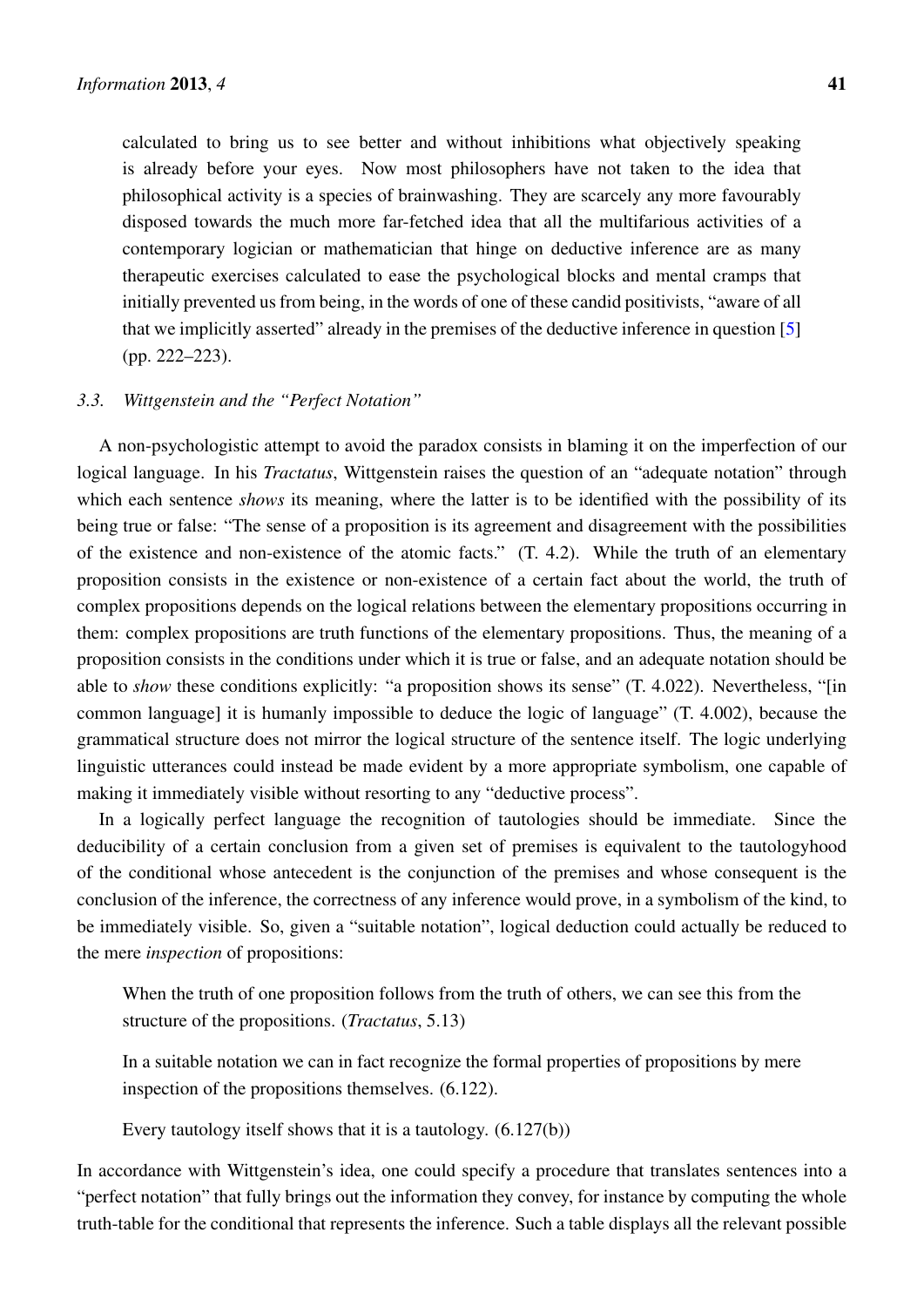worlds and allows one to distinguish immediately those that make a sentence true from those that make it false, the latter representing (collectively) the "semantic information" carried by the sentence. Once the translation has been performed, logical consequence can be recognized by "mere inspection".

Thus, if information could be fully unfolded by means of some mechanical translation into a "perfect logical language", the scandal of deduction could be avoided without appealing to psychologism. Sometimes we fail to immediately "see" that a conclusion is implicit in the premises because we express both in a concise notation, a sort of stenography that prevents us from fully recognizing the formal properties of propositions until we decode it into an adequate notation. From this point of view, semantic information would be a perfectly good way of specifying the information carried by a sentence with reference to an algorithmic procedure of translation. (On the theme of a "logically perfect language" see also [\[24\]](#page-25-14).)

## *3.4. Hintikka on the Scandal of Deduction*

Although this idea may seem to work well for propositional logic, one can easily see how the Church–Turing undecidability theorem excludes the possibility of a perfect language, in Wittgenstein's sense, for first-order logic: since first-order logical truth is undecidable, we can never find an algorithm to translate every sentence into a perfect language in which its tautologyhood could be immediately decided by mere inspection. This negative result is also the main motivation for Hintikka's criticism of Bar-Hillell and Carnap's notion of semantic information.

[...] measures of information which are not effectively calculable are well-nigh absurd. What realistic use can there be for measures of information which are such that we in principle cannot always know (and cannot have a method of finding out) how much information we possess? One of the purposes the concept of information is calculated to serve is surely to enable us to review what we know (have information about) and what we do not know. Such a review is in principle impossible, however, if our measures of information are non-recursive [\[5\]](#page-24-4) (p. 228).

Hintikka's positive proposal consists in distinguishing between two *objective* and *non-psychological* notions of information content: "surface information", which may be increased by deductive reasoning, and "depth information" (equivalent to Bar-Hillel and Carnap's "semantic information"), which may not. While the latter justifies the traditional claim that logical reasoning is tautological, the former vindicates the intuition underlying the opposite claim. In his view, *first-order* deductive reasoning may increase surface information, although it never increases depth information (the increase being related to deductive steps that introduce new individuals). Without going into details (for a criticism of Hintikka's approach see [\[25\]](#page-25-15)), we observe here that Hintikka's proposal classifies as non-analytic only some inferences of the non-monadic predicate calculus and leaves the "scandal of deduction" unsettled in the domain of propositional logic:

The truths of propositional logic are [...] tautologies, they do not carry any new information. Similarly, it is easily seen that in the logically valid inferences of propositional logic the information carried by the conclusion is smaller or at most equal to the information carried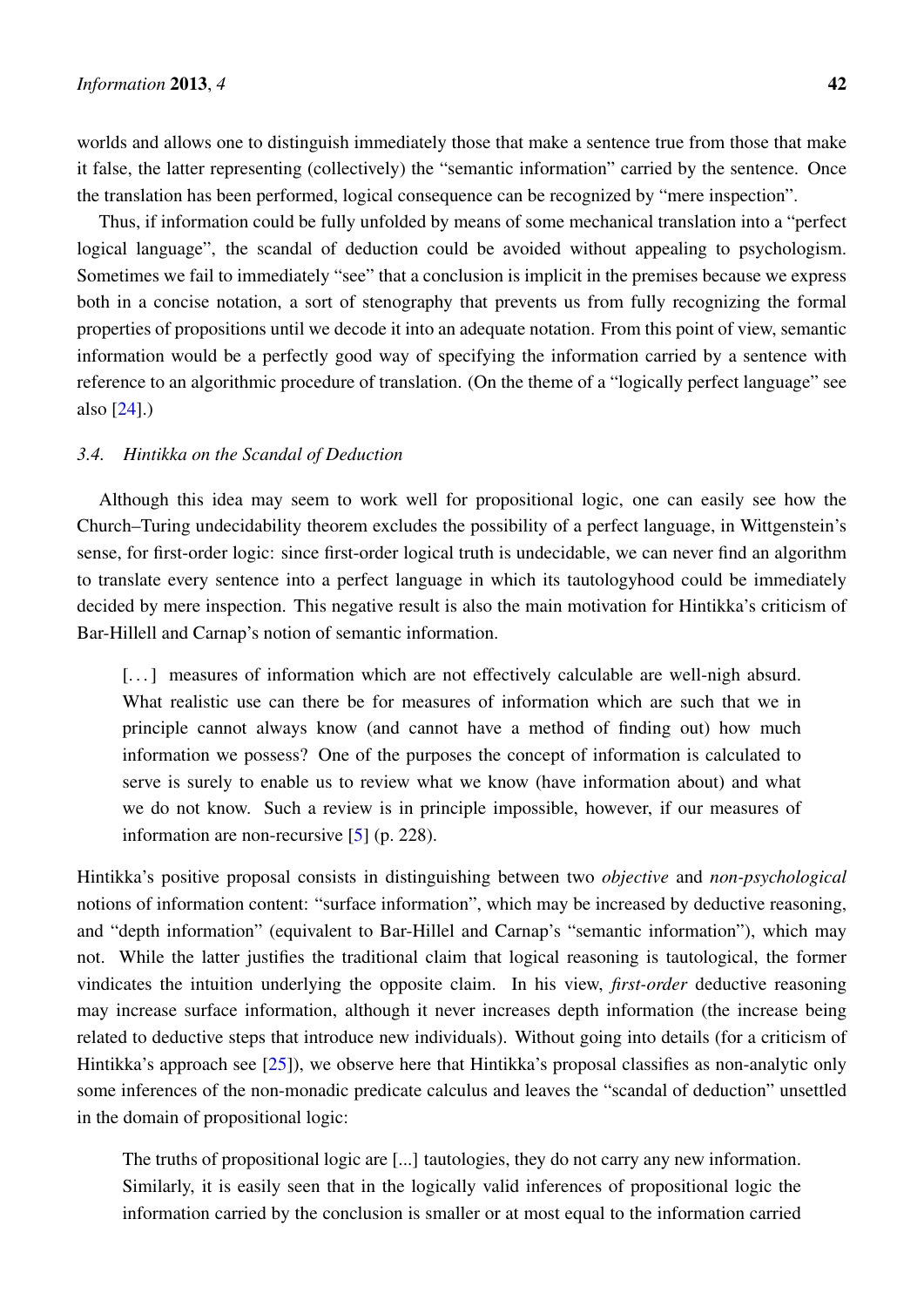by the premises. The term "tautology" thus characterizes very aptly the truths and inferences of propositional logic. One reason for its one-time appeal to philosophers was undoubtedly its success in this limited area"  $(5]$  (p. 154)).

Hence, in Hintikka's view, for every finite set of Boolean sentences Γ and every Boolean sentence  $\varphi$ ,

If  $\Gamma \vdash \varphi$  the information carried by  $\varphi$  is included in the information carried by  $\Gamma$  (1)

This is highly unsatisfactory, especially since the theory of computational complexity has revealed that the decision problem for Boolean logic is co-NP-complete [\[26\]](#page-25-16), that is, among the hardest problems in co-NP. Although not a proved theorem, it is a widely accepted conjecture that Boolean logic is *practically undecidable*, *i.e.*, admits of no feasible decision procedure. (This means that every decision procedure for Boolean logic is bound to be superpolynomial in the *worst case*. On the other hand, there are very efficient decision algorithms around that work quite efficiently on average. In [\[27\]](#page-25-17) Finger and Reis present a very interesting empirical analysis of the runtime distribution of a variety of decision methods on randomly generated formulas.) To express the same idea in a different way, we could say that there cannot be any "perfect" propositional language, in Wittgenstein's sense—one in which the logical relations between sentences can be recognized by mere inspection of the sentences themselves—into which a conventional logical language can be feasibly translated. (On this point see [\[24\]](#page-25-14).)

Thus, some degree of uncertainty about whether or not a certain conclusion follows from given premises cannot be, in general, completely eliminated even in the restricted and "simple" domain of propositional logic. So, if we take seriously the time-honoured and common-sense concept of information, according to which information consists in reducing uncertainty, we should conclude that in some cases deductive reasoning *does* reduce our uncertainty, and therefore increases our information, even at the propositional level.

The scandal of deduction has recently received renewed attention leading to a number of original contributions (e.g.,  $[28]$  (Chapter 2),  $[1,25,29-31]$  $[1,25,29-31]$  $[1,25,29-31]$  $[1,25,29-31]$  that do not appear, however, to be reducible to a single conceptual paradigm.

#### <span id="page-10-1"></span>*3.5. The Problem of Logical Omniscience*

<span id="page-10-0"></span>Another widely debated paradox connected with the received view on logical deduction arises in the context of modal characterizations of propositional attitudes and is nothing but a variant of the "scandal of deduction" described in the previous section. According to the standard logic of knowledge (epistemic logic) and belief (doxastic logic), as well as to the more recent attempts to axiomatize the "logic of being informed" (information logic), if an agent a knows (or believes, or is informed) that a sentence  $\varphi$  is true, and  $\psi$  is a logical consequence of  $\varphi$ , then a is supposed to know (or believe, or be informed) also that B is true. (For a survey on epistemic and doxastic logic see [ $32,33$ ]; for information logic, or "the logic of being informed", see [\[34](#page-26-2)[,35\]](#page-26-3).) This is often described as paradoxical and labelled as "the problem of logical omniscience". Let  $\Box_a$  express any of the propositional attitudes at issue, referred to the agent a. Then, the "logical omniscience" assumption can be expressed by saying that, for any finite set  $\Gamma$ of sentences,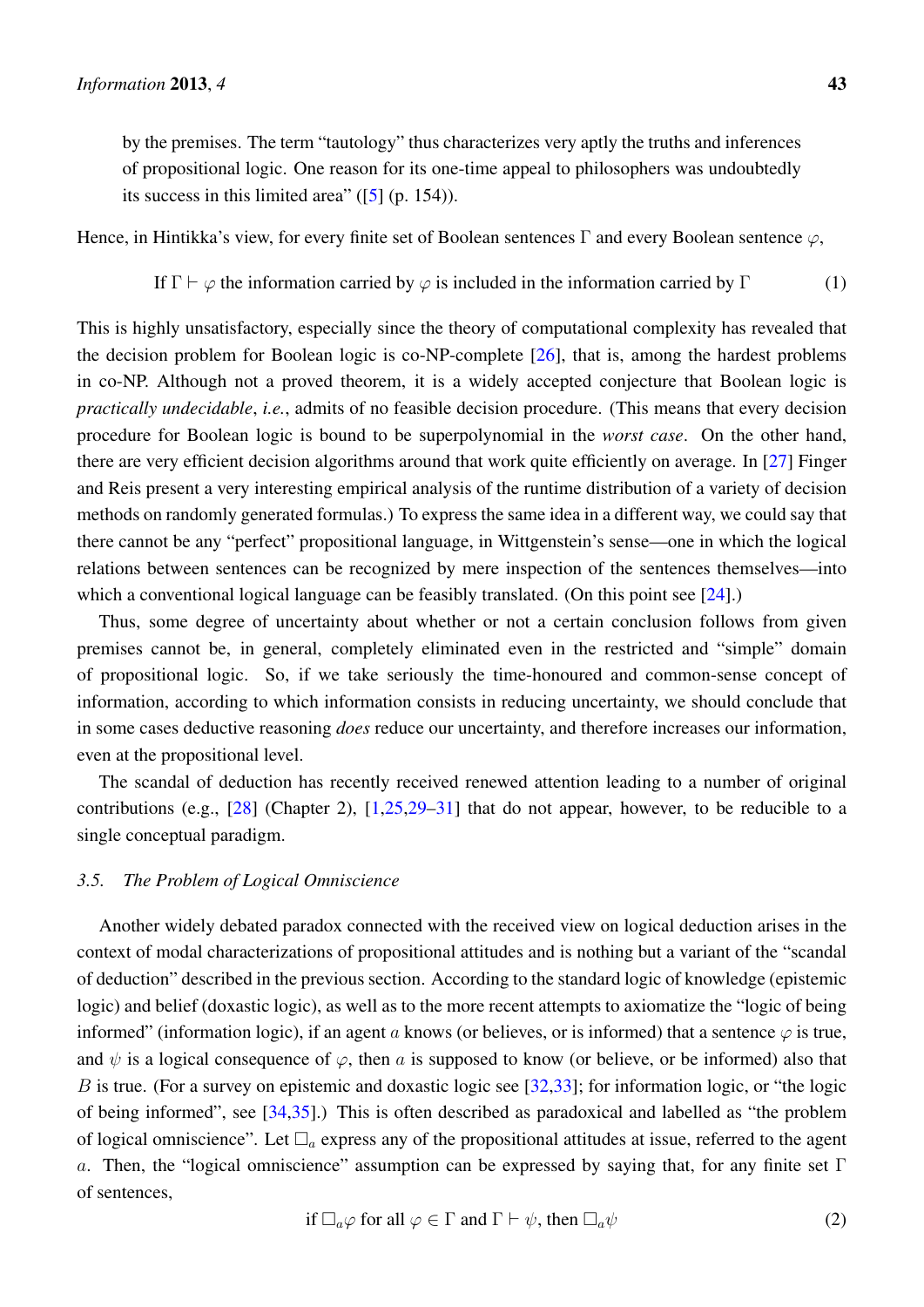$$
(\mathbf{K}) \ \Box_a(\varphi \to \psi) \to (\Box_a \varphi \to \Box_a \psi)
$$

and the "necessitation rule":

(N) if 
$$
\vdash \varphi
$$
, then  $\vdash \Box_a \varphi$ .

On the other hand, despite its paradoxical flavour, [\(2\)](#page-10-0) seems an inescapable consequence of the standard Kripke-style semantical characterization of the logics under consideration. The latter is carried out in terms of structures of the form  $(S, \tau, R_1, \ldots, R_n)$ , where S is a set of possible worlds,  $\tau$  is a function that associates with each possible world s an assignment  $\tau(s)$  of one of the two truth values (0 and 1) to *each* atomic sentence of the language, and each  $R_a$  is the "accessibility" relation for the agent a. Intuitively, if s is the actual world and  $sR_at$ , then t is a world that a would regard as a "possible" alternative to the actual one, *i.e.*, compatible with what a knows (or believes, or is informed of). Then, the truth of complex sentences is defined, starting from the initial assignment  $\tau$ , via a forcing relation  $\models$ . This incorporates the usual semantics of classical propositional logic and defines the truth of  $\Box_a\varphi$  as " $\varphi$  is true in all the worlds that a regards as possible". In this framework, given that the notion of truth in a possible world is an extension to the modal language of the classical truth-conditional semantics for the standard logical operators, [\(2\)](#page-10-0) appears to be both compelling and, at the same time, counter-intuitive.

Now, under this reading of the consequence relation  $\vdash$ , which is based on classical propositional logic, [\(2\)](#page-10-0) may perhaps be satisfied by an "idealized reasoner", in some sense to be made more precise, but is not satisfied, and is not likely to ever be satisfiable, in practice. (It should be noted that the appeal to an "idealized reasoner" has usually the effect of sweeping under the rug a good deal of interesting questions, including how idealized such a reasoner should be. Idealization may well be a matter of degree.) As mentioned above, even restricting ourselves to the domain of propositional logic, the theory of computational complexity tells us that the decision problem for Boolean logic is co-NP-complete, and this means that any real agent, even if equipped with an up-to-date computer running a decision procedure for Boolean logic, will never be able to feasibly recognize that certain Boolean sentences logically follow from sentences that she regards as true. So, the clash between [\(2\)](#page-10-0) and the classical notion of logical consequence, which arises in any real application context, may only be solved either by waiving the assumption stated in [\(2\)](#page-10-0), or by waiving the consequence relation of classical logic in favour of a weaker one with respect to which it may be safely assumed that the modality  $\Box_a$  is closed under logical consequence for any practical reasoner.

#### <span id="page-11-0"></span>4. Floridi on the Received View

In this section we discuss Floridi's ideas on the anomalies of the received view. The reader is warned that our exposition shows a strong bias for the ideas put forward in a joint paper by Floridi and the present author [\[1\]](#page-24-0). However, we hope that, as often is the case, this bias may have a heuristic value.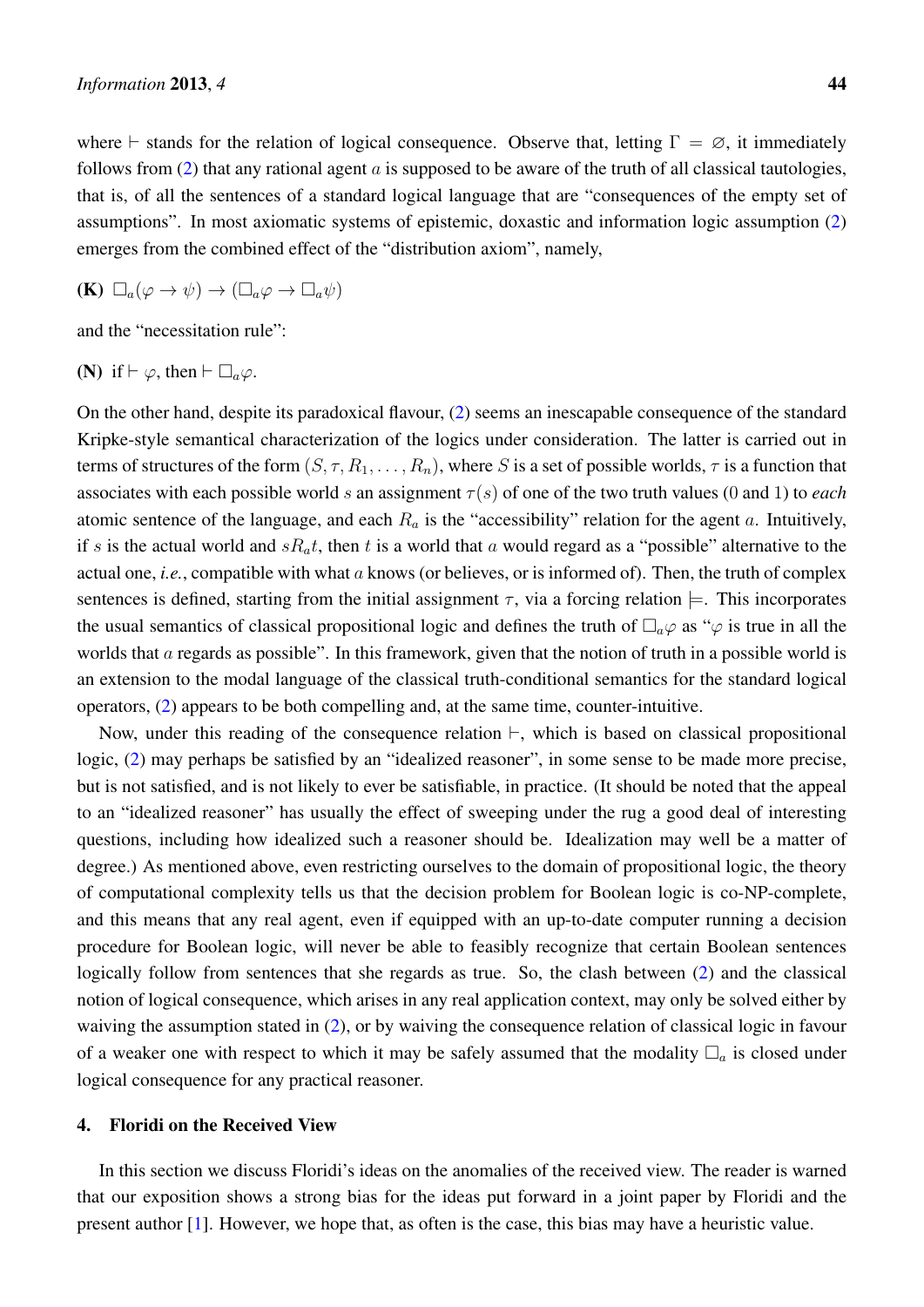#### *4.1. Floridi on the BCP*

Floridi's key idea for dissolving the Bar-Hillel–Carnap paradox (BCP) is startlingly simple. Observe that the problem with the standard theory of semantic information is confined to inconsistent (sets of) sentences. So, if we endorse the view that "information encapsulates truth" [\[6\]](#page-24-5), *i.e.*, that semantic information is not only "well-formed and meaningful data", but must also be *truthful* [\[6](#page-24-5)[,7\]](#page-24-8), the paradox obviously vanishes. Since inconsistent sentences cannot be true, they cannot qualify as informative. To Floridi, "false information" is nearly an oxymoron: we should rather speak of *misinformation*. Once we realize that there is no such a thing as false information, clearly the BCP is still a problem for the standard theory of semantic information, renamed Theory of Weakly Semantic Information, where "truth values supervene on information", but it is no longer a problem for Floridi's quantitative Theory of Strongly Semantic Information [\[6\]](#page-24-5), [\[8\]](#page-24-6) (Chapter 4), where information encapsulates truth.

We shall not discuss TSSI in detail, since we chose to concentrate on Floridi's approach to the scandal of deduction. We just remark, in passing, that despite all its merits, this theory may perhaps be criticized, very much like the neopositivistic tenet that logic is informationally trivial, as a philosophical overkill. If the problem lies with "inconsistent information", why not simply say that "information encapsulates consistency" and try to define a notion of semantic information where inconsistent (sets of) sentences are qualified as uninformative, in line with Popper's informal view (Section [2.3](#page-4-0) above)? Moreover, it can be argued that the "veridicality thesis" unduly imports a strong metaphysical commitment into Information Theory and that the latter would better remain as metaphysically neutral as possible, especially if we want to use it to solve philosophical controversies. (However, a similar objection could be raised as well against the Theory of Weakly Semantic Information where the classical notions of truth and falsity convey, via the tacit assumption of the principle of bivalence, a strong metaphysical commitment.) Finally, it seems plausible that no agent can, in general, practically distinguish a situation in which he holds genuine information from a situation in which he has been misinformed. We tend to agree, with Popper and the more sophisticated neopositivists such as Carnap and Neurath, that "statements can be logically justified only by other statements"[\[21\]](#page-25-11) (p. 21), that perceptual statements recording experiences are not irrevocable, and that "experiences can *motivate a decision*, and hence an acceptance or a rejection of a statement, but a basic statements cannot be *justified* by them—no more than thumping the table" [\[21\]](#page-25-11) (pp. 87–88). If we accept this view—interestingly enough, Popper describes it as "closer to the critical (Kantian) school of philosophy than to positivism"[\[21\]](#page-25-11) (p. 88, footnote 3)—we cannot help recognizing that whether or not a set of statements provides, as a whole, genuine information ultimately depends on its consistency.

It must be observed however that even requiring that "information encapsulates consistency" appears too demanding. In many interesting contexts agents are not able to tell whether their data are (classically) consistent. So how can we practically distinguish a situation in which we hold genuine information (*i.e.*, well-formed, meaningful and consistent data) from a situation in which we do not because our data is inconsistent, but we have no practical means of detecting this inconsistency? It may be retorted that requiring that information encapsulates consistency leaves us at least with a *negative* criterion that is epistemologically robust: once a set  $\Gamma$  of statements is shown to be inconsistent, it definitively qualifies as misinformation and this judgement cannot be overthrown unless  $\Gamma$  is revised. However, if we want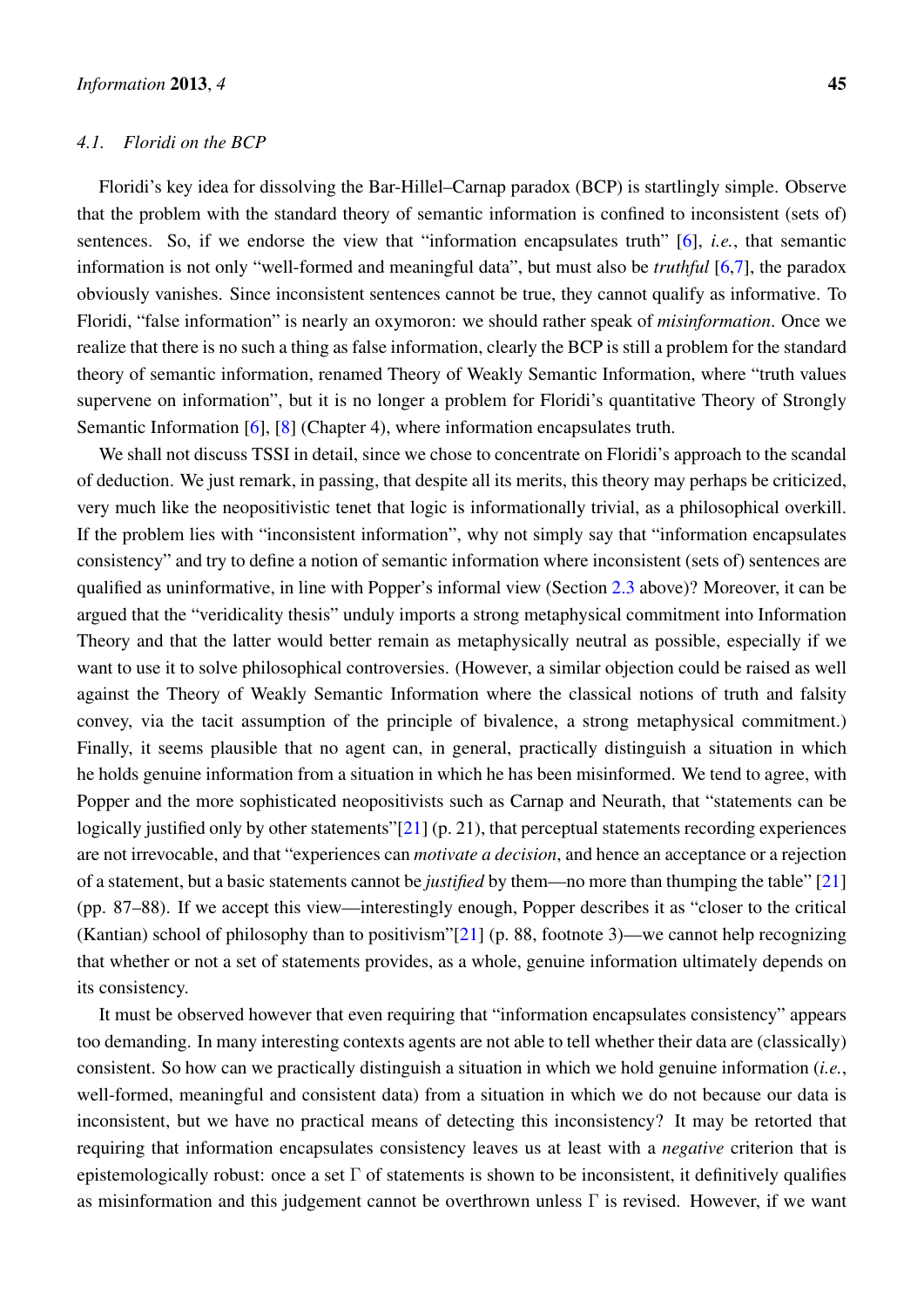also a positive criterion we have to weaken even the consistency requirement. We shall return to this point later on, in Section [5.2,](#page-18-0) where we shall make a positive proposal.

## *4.2. Floridi on the Scandal of Deduction*

Floridi's Theory of Strongly Semantic Information implies that the degree of informativeness of any tautology is 0 (see [\[8\]](#page-24-6) (Chapter 5,  $\S6$ )), so leaving the paradox unsolved. On some occasions Floridi seems to endorse the idea that there is no scandal at all in claiming that logical truths are uninformative:

[...] indeed, according to MTI [Mathematical Theory of Information], TWSI [Theory of Weakly Semantic Information] and TSSI [Theory of Strongly Semantic Information], tautologies are not informative. This seems both reasonable and unquestionable. If you wish to know what the time is, and you are told that "it is either 5pm or it is not" then the message you have received provides you with no information [\[8\]](#page-24-6) (p. 169).

Accordingly, in his *The logic of being informed* [\[34\]](#page-26-2) Floridi chooses to downplay the related "problem of logical omniscience", there renamed as the problem of "information overload". He argues that the notion of "being informed" can be adequately captured by a normal modal logic, that he calls *Information Logic* (IL)—where  $\Box_a$  is renamed  $I_a$  and the sentence  $I_a\varphi$  is interpreted as "the agent a is informed (holds the information) that  $\varphi$ "—and that **K** can be safely taken as an axiom of this logic. However, as already observed in Section [3.5,](#page-10-1) if combined with the "inevitable inclusion of the rule of necessitation" [\[34\]](#page-26-2)  $(p. 18)$ , that is N, the axiom K implies  $(2)$ , namely, that "being informed" is preserved under logical entailment. So, endorsing **K** and **N**, under this interpretation of  $I_a$ , implies that logical truths and logical deductions are utterly uninformative: whenever  $\psi \vdash \varphi$ , any agent who is informed (holds the information) that  $\psi$  must also be informed (hold the information) that  $\varphi$ . This is tantamount to saying that logic is informationally trivial and that the information an agent obtains from the conclusion of a deductive argument, no matter how complex, is already included in the information she obtains from the premises. So the problem of information overload (aka. "logical omniscience") and the scandal of deduction are two sides of the same coin.

In § 3.1 of [\[34\]](#page-26-2), Floridi admits the problem and lists three possible strategies to mitigate it. First, one may claim that in Information Logic, as in any epistemic logic, the rule of necessitation describes only an *ideal* agent, equipped with unlimited computational resources. This is a typical and quite popular philosophical escape to which it may be retorted, with Gabbay and Woods, that

A logic is an idealization of certain sorts of real-life phenomena. By their very nature, idealizations misdescribe the behaviour of actual agents. This is to be tolerated when two conditions are met. One is that the actual behaviour of actual agents can defensibly be made out to approximate to the behaviour of the ideal agents of the logician's idealization. The other is the idealization's facilitation of the logician's discovery and demonstration of deep laws [\[36\]](#page-26-4) (p. 158).

In the context of the problems discussed in this paper, the first condition is the crucial one: if the metaphor of the "ideal agent" is to be useful at all, we need to associate it with a theory of how the actual logical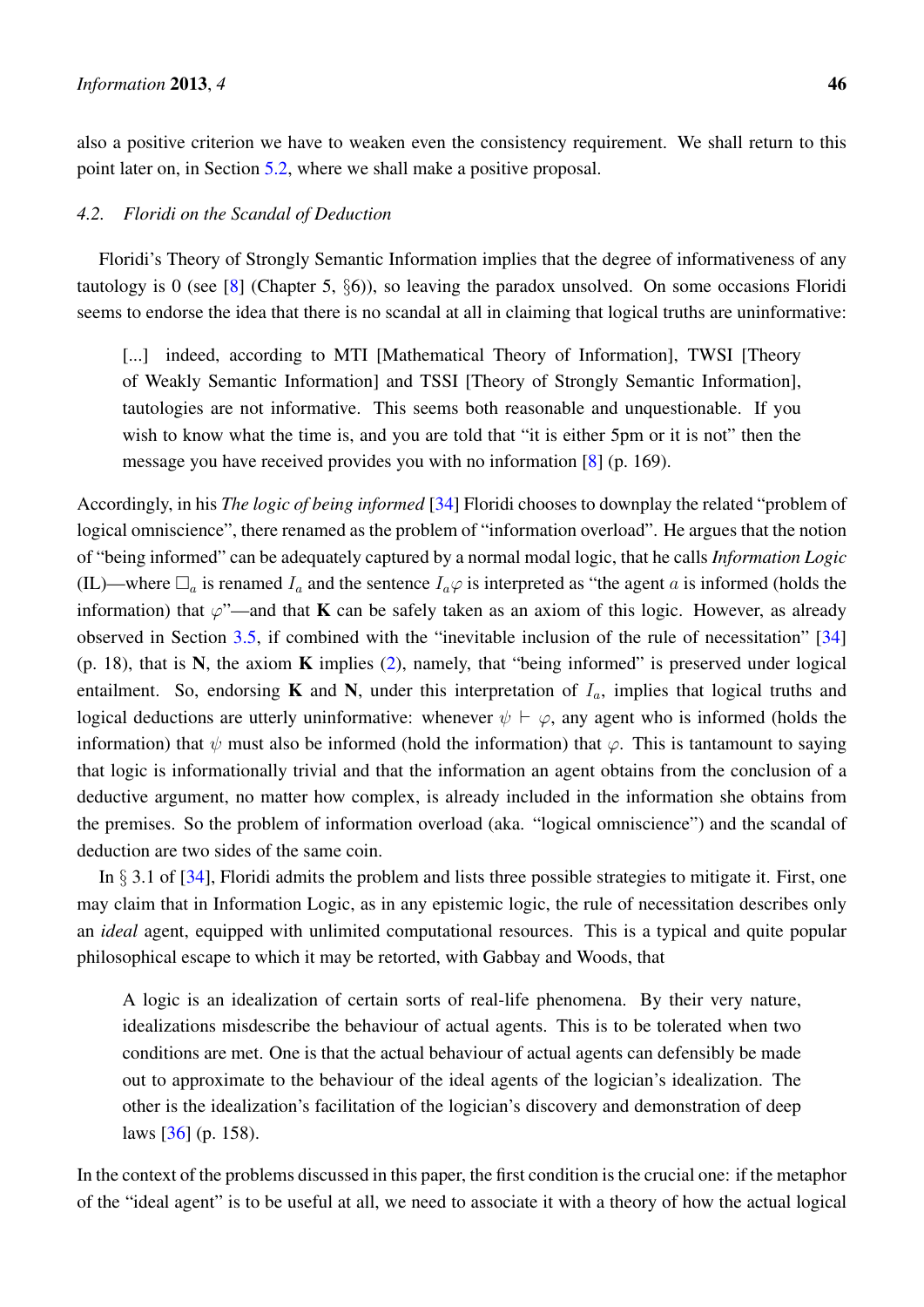behaviour of real agents approximates the theoretical behaviour of idealized agents. It does not seem, however, that this condition can be met by IL, at least in its current formulation.

Floridi's second strategy consists simply in observing that the problem is shared by all epistemic logics. While this is admittedly no solution, one can agree with him that a "a problem shared is a problem halved" [\[34\]](#page-26-2) (p. 18) and, more importantly, that "any argument usable to limit the damage of cognitive overload in those logics [...] can be adapted to try IL as well". However, rather than just "limiting the damage", it would be interesting and useful to identify the conceptual glitch that is responsible for it. An effort in this direction is made in [\[1\]](#page-24-0) of which we shall say more later on.

Interestingly enough, Floridi's third and last strategy seems to consist in removing the scandal of deduction altogether, by uncritically assuming that all tautologies are equally uninformative. Floridi's argument can be summarized as follows:

- 1. By the Inverse Relationship Principle, "information goes hand in hand with unpredictability" [\[34\]](#page-26-2) (p. 19); since every tautology has probability 1, if  $\varphi$  is a tautology, then  $\varphi$  is completely uninformative.
- 2. Hence, an agent's information cannot be increased by receiving the (empty) information that  $\varphi$ .
- 3. This situation is indistinguishable from the one in which the agent actually holds the (empty) information that  $\varphi$ . In other words:

If you ask me when the train leaves and I tell you that either it does or it does not leave at 10:30 am, you have not been informed, although one may indifferently express this by saying that what I said was uninformative in itself or that (it was so because) you already were informed that the train did or did not leave at 10:30 am anyway [\[34\]](#page-26-2) (p. 19).

So, we can consider "a holds the information that  $\varphi$ " as synonymous with "a's information is not increased by receiving the information that  $\varphi$ ".

4. Hence, we can assume that, for every tautology  $\varphi$ , a holds the information that  $\varphi$ .

### In conclusion:

It turns out that the apparent difficulty of information overload can be defused by interpreting  $\vdash \varphi \Longrightarrow \vdash I\varphi$  as an abbreviation for

$$
\vdash \varphi \Longrightarrow P(\varphi) = 1 \Longrightarrow \text{Inf}(\varphi) = 0 \Longrightarrow \vdash I\varphi
$$

which does not mean that  $\alpha$  is actually informed about all theorems provable in PC [Propositional Calculus] as well as in KTB-IL [Information Logic]—as if a contained a gigantic database with a lookup table of all such theorems—but that, much more intuitively, any theorem  $\varphi$  provable in PC or in KTB-IL (indeed, any  $\varphi$  that is true in all possible worlds) is uninformative for  $a$  [\[34\]](#page-26-2) (p. 19).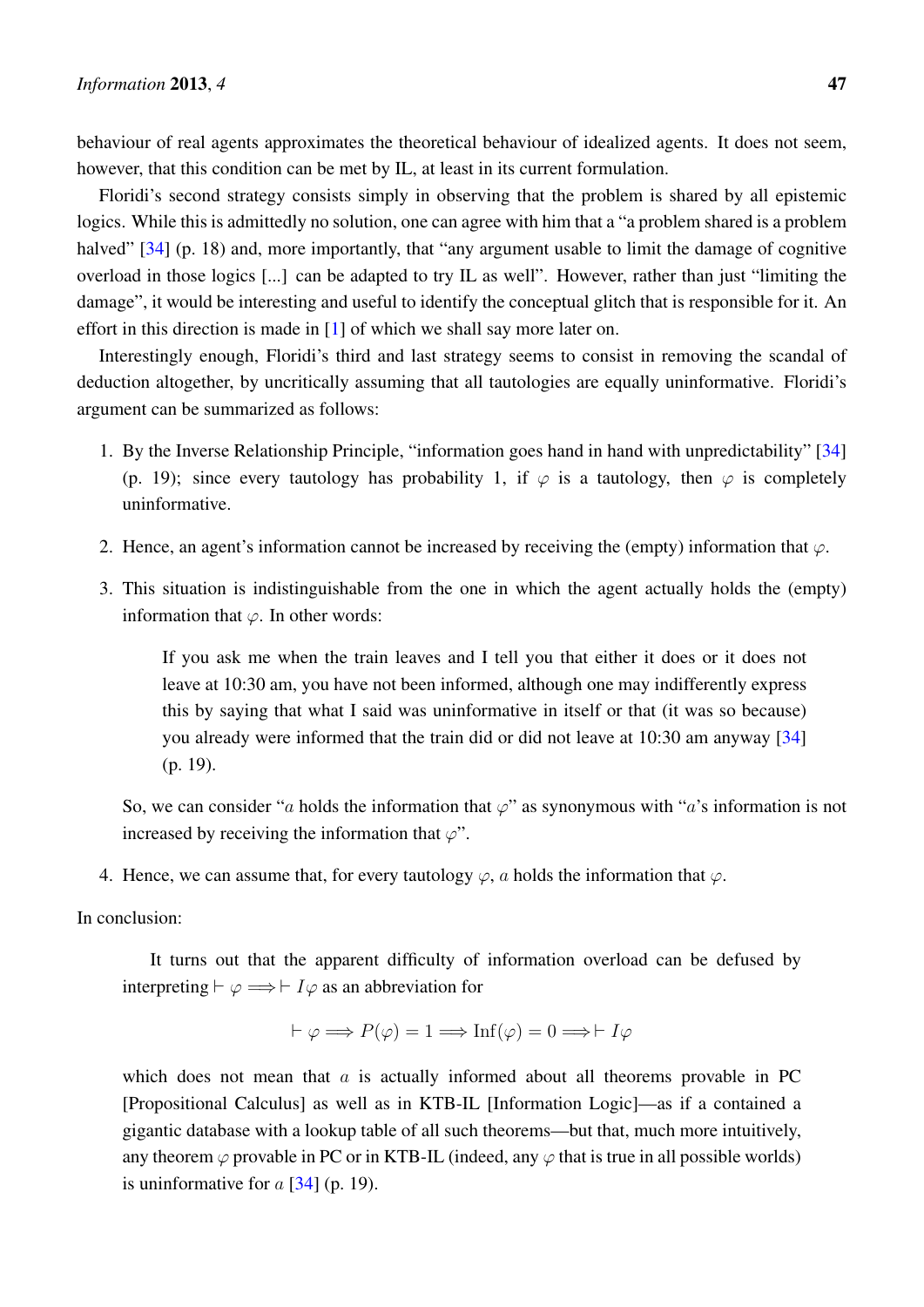It may be objected that, if  $P \neq NP$ , there will always be infinitely many tautologies that the agent a is not able to recognize within feasible time. More precisely, there will be infinite classes of tautologies that all the procedures available to  $a$  are not able to recognize in time bounded above by a polynomial in the size of the input. In practice, this means that, no matter how large  $\alpha$ 's computational resources are, there will always be tautologies in one of these classes that go far beyond them. Floridi's argument seems to assume that even if  $\varphi$  is one of such tautologies that are "hard" for a,  $\varphi$  should be regarded as uninformative for a, although a has no feasible means of recognizing  $\varphi$  as a tautology. However, under these circumstances, a has no feasible means to distinguish this situation from an analogous situation in which  $\varphi$  is *not* a tautology and so a's information has actually been increased from learning that  $\varphi$ . Following Floridi's line of argument, we should therefore say that, whenever  $\varphi$  is a tautology, a always holds, in some "objective" sense, the information that  $\varphi$ , although this situation is not practically distinguishable from a situation in which  $\varphi$  is not a tautology and a does not hold the information that  $\varphi$ . A similar problem arises, perhaps even more strikingly, when a valid inference of  $\varphi$  from Γ is "hard" for the agent a. Again, the conditional probability  $P(\varphi | \Gamma)$  is equal to 1 and so  $\varphi$  adds nothing to the information carried by Γ. However, it may make a lot of *practical* difference for a to *actually* hold the information that  $\varphi$  indeed follows from Γ, and this may significantly affect his decisions and his overall behaviour.

Of course one might retort that, under these circumstances, a's subjective judgement is wrong and that, objectively speaking,  $a$  is not really receiving any information at all. This may be made more palatable by resorting to the usual (and somewhat abused) philosophical trick of the "ideal agent" equipped with boundless resources, and by claiming that this is, after all, a "useful idealization" (p. 19). Such an ideal agent would always be able to recognize that  $\varphi$  is a tautology, whenever it is, and this may be taken to dissolve the difficulty outlined above. However, this would bring us back to where we had been left with the first strategy.

Perhaps times are ripe to ask the fundamental question: is this kind of metaphysical and ultimately unattainable "objective information"—as opposed to the information a (real) agent *actually* holds—the only possible subject matter of a theory of semantic information? Should the philosophical consolation of the "ideal agent" keep hiding the fact that the Theory of Semantic Information, in all its known variants, does not (yet) account for at least one important use of the word "information", perhaps the one that is most relevant in practice?

This is the sense in which, for example, an agent  $\alpha$  may not hold the information that in a hard sudoku game a certain cell must be occupied by a certain digit, even if this follows from her initial information about the game by propositional logic only (as is indeed the case for all sudoku games). Would it be irrational for a to decline a bet that pays her 1 euro if she correctly identifies this digit and −1000000 euros if she does not? According to the current notion(s) of semantic information, it would. According to a more realistic notion, it clearly would not, unless a's computational resources are sufficient to determine the digit that must fill the given cell within the time she is given to make her decision. It seems, though, that this commonsense notion of information still escapes any attempt to force it in the Procrustean bed of current theoretical accounts and that, for this purpose, the worn metaphor of the "ideal agent" is not that helpful, after all.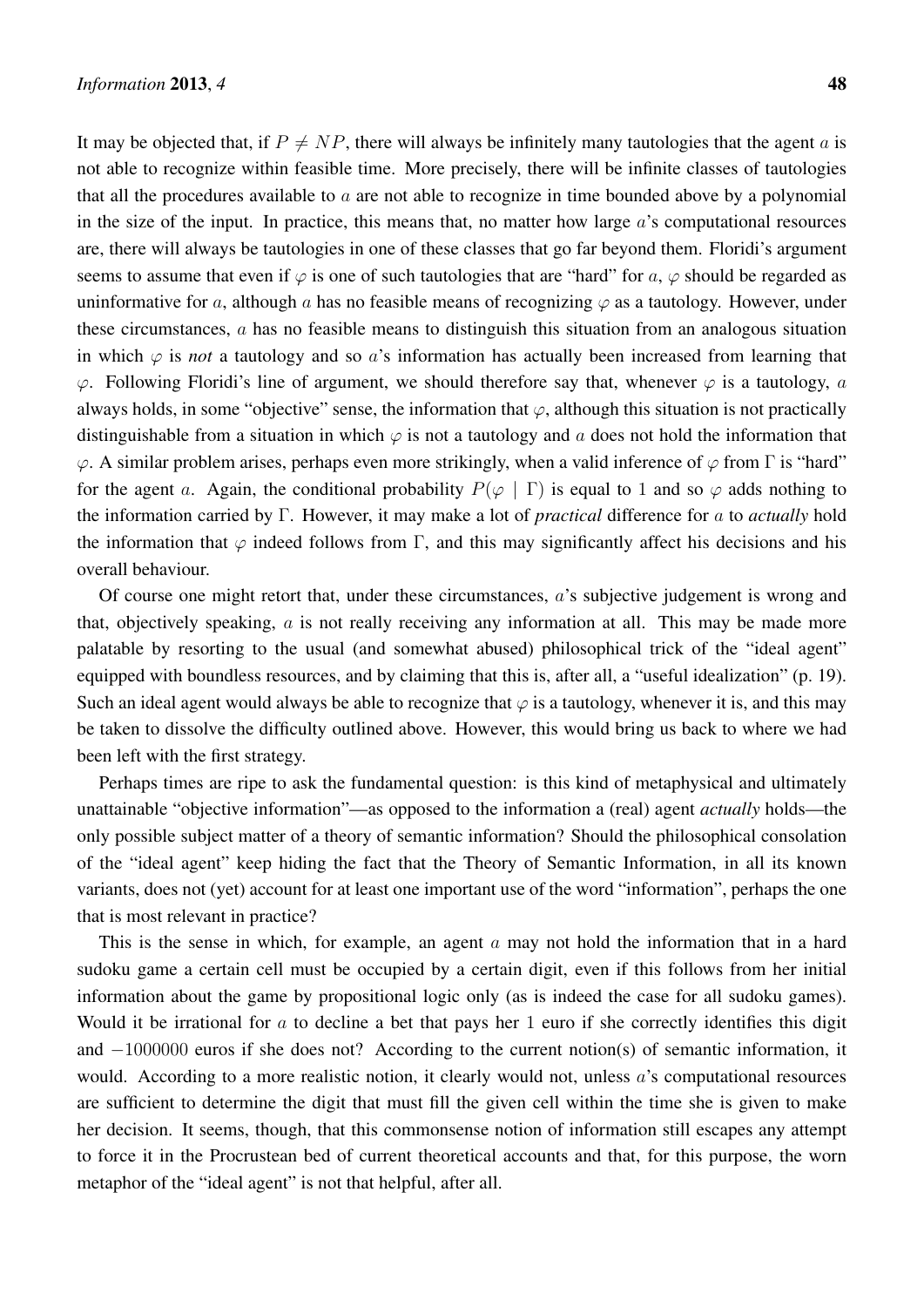What we have in mind is a notion of information that satisfies the following commonsense requirement:

*Strong Manifestability.* If an agent a grasps the meaning of a sentence  $\varphi$ , then a should be able to tell, in practice and not only in principle, whether or not (s)he holds the information that  $\varphi$  is true, or the information that  $\varphi$  is false or neither of them.

Given the obvious interplay between meaning-theories—in our context theories on the meaning of the logical operators—and theories of semantic information, the above requirement is, at the same time, a requirement on the relevant notion of semantic information and on the meaning-theories that may be sensibly associated with this notion. One may well maintain, as we do, that it makes perfectly good sense to regard a sentence as uninformative for an agent a if it follows "analytically", *i.e.*, by virtue only of the meaning of the logical operators, from the information that  $a$  actually holds. But, in the light of the Strong Manifestability Requirement (SMR), this meaning cannot be their classical meaning and the residual notion of semantic information cannot be any of the current ones, because both the standard way of fixing the meaning of the classical logical operators and the corresponding notion(s) of semantic information do not satisfy SMR. So, SMR constrains both the way in which the meaning of the logical operators is fixed and the way in which the notion of semantic information is characterized.

In our view, the scandal of deduction and the related problem of information overload are nothing but symptoms of a fundamental difficulty. This can be described as *the mismatch between the central semantic notions in terms of which the meaning of the logical operators is defined and the commonsense notion of information that underlies SMR*. The classical meaning of the logical operators, as defined by the standard truth-tables, is specified in terms of alethic notions of truth and falsity that are obviously information-transcendent. What we need is a meaning-theory whose central semantic notions are *themselves* of an informational nature. In this theory, the meaning of a complex sentence for an arbitrary agent a should not be specified—as in the truth-tables—in terms of the alethic notions of truth and falsity, but solely in terms of the information that the agent actually holds. More specifically, rather than the usual necessary and sufficient conditions for the truth/falsity of a complex sentence  $\varphi$  expressed in terms of the truth/falsity of its immediate components, we need necessary and sufficient conditions for an agent's actually holding the information that  $\varphi$  is true/false in terms of the information actually held by the agent about its immediate components.

## <span id="page-16-0"></span>5. A Kantian View?

The problem raised at the end of the previous section is addressed in  $[1]$  and  $[38]$  via what we have called "the informational meaning of the logical operators". In this section we explain how this alternative meaning-theory may provide an effective solution to the scandal of deduction and pave the way for an alternative notion of semantic information that satisfy SMR. According to this theory, only ideal agents are actually informed of the truth of all tautologies and of the validity of all classical inferences. Real agents are informed only of a well-defined subclass of tautologies and inferences that depend on their reasoning resources.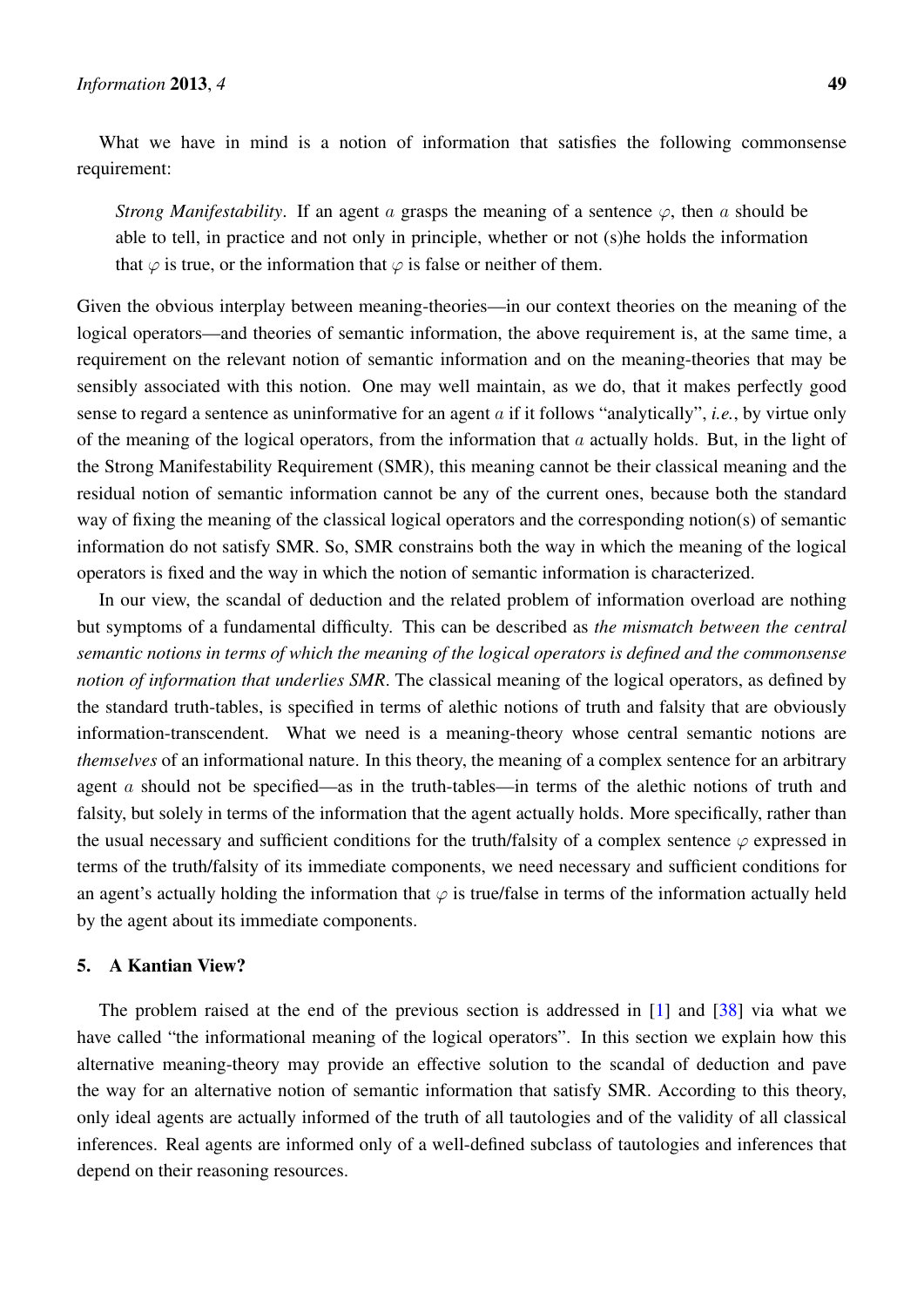#### <span id="page-17-1"></span>*5.1. Informational Semantics*

The informational semantics of the logical operators is based on the following principle:

*Informational semantics*. The meaning of an *n*-ary logical operator  $\star$  is determined by specifying the necessary and sufficient conditions for an agent  $\alpha$  to actually hold the information that a sentence of the form  $\star(\varphi_1,\ldots,\varphi_n)$  is true, respectively false, in terms of the information that a actually holds about the truth or falsity of  $\varphi_1, \ldots, \varphi_n$ .

Here by saying that a *actually holds* the information that  $\varphi$  is true (respectively false) we mean that a possesses a feasible procedure to obtain this information.

Clearly, the classical truth-table semantics for the Boolean operators does not qualify as an informational semantics. Even if we interpret the truth values 1 and 0 that a sentence  $\varphi$  may assume in informational terms—that is, by stipulating that  $\varphi$  takes the value 1 when we actually hold the information that  $\varphi$  is true, and the value 0 when we actually hold the information that  $\varphi$  is false—this is by no means sufficient to turn the classical semantics into an informational one. A first obvious problems is related to the underlying *principle of bivalence*, according to which every sentence  $\varphi$  must take one of the two values 1 and 0. Under the informational re-interpretation of the truth-tables, this principle is turned into a *principle of omniscience*: for every sentence  $\varphi$  either we actually hold the information that  $\varphi$  is true or we actually hold the information that  $\varphi$  is false. This may be true for ideal Laplacian agents, but is obviously absurd for non-ideal ones. This problem might be circumvented by dropping the principle of bivalence and introducing a third "indeterminate" value, say  $1/2$ , but leaving the necessary and sufficient conditions determined by the truth-tables unchanged for the two determinate values. This extended semantics for the Boolean operators is shown in Table [1.](#page-17-0) Under the standard definition of logical consequence (Γ entails  $\varphi$  if and only if the value of  $\varphi$  is designated for all valuations that give a designated value to all the sentences in Γ) this semantics yields Kleene's 3-valued logic when 1 is taken as the only designated value, but collapses into classical logic again if 1 and 1/2 are both taken as designated. However, not even this 3-valued semantics qualifies as an informational semantics in our sense.

| <b>Table 1.</b> 3-valued truth-tables. |  |
|----------------------------------------|--|
|----------------------------------------|--|

<span id="page-17-0"></span>

|  |  |  |  |  | $\wedge$ 1 0 $\perp$ $\vee$ 1 0 $\perp$ $\rightarrow$ 1 0 $\perp$ $\rightarrow$                   |  |  |  |
|--|--|--|--|--|---------------------------------------------------------------------------------------------------|--|--|--|
|  |  |  |  |  | $1 \ 1 \ 0 \ \perp \quad 1 \ 1 \ 1 \ 1 \ \overline{1} \ \overline{1} \ 1 \ 0 \ \perp \quad 1 \ 0$ |  |  |  |
|  |  |  |  |  |                                                                                                   |  |  |  |
|  |  |  |  |  |                                                                                                   |  |  |  |

The problem becomes apparent when one considers the necessary and sufficient condition for the truth of a disjunction or the necessary and sufficient condition for the falsity of a conjunction. Under the informational interpretation of 1 and 0, these conditions would read, respectively, as follows:

• we actually hold the information that  $\psi \vee \varphi$  is true if and only if we actually hold the information that  $\psi$  is true or we actually hold the information that  $\varphi$  is true;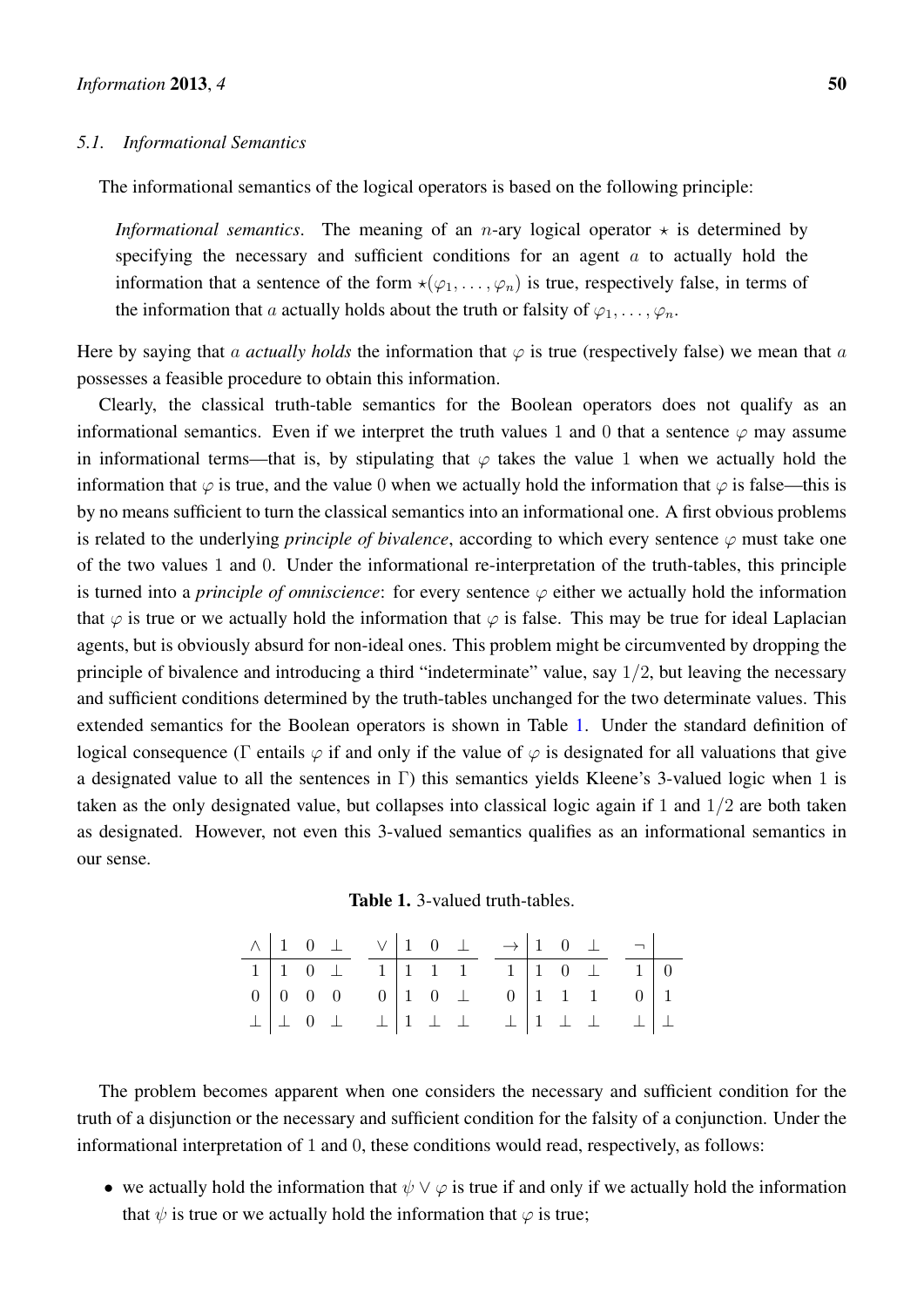• we actually hold the information that  $\psi \wedge \varphi$  is false if and only if we actually hold the information that  $\psi$  is false or we actually hold the information that  $\varphi$  is false.

While these clauses are sound in the "if" direction, they are obviously unsound in the "only-if" direction, at least under the commonsense notion of "holding the information". It is sensible to say "we hold the information that the sentence 'either the roulette ball will fall into a red pocket or it will fall into a black pocket' is true" even when we do not hold any information about the truth or falsity of its immediate components. And, under the same circumstances, it is equally sensible to say "we hold the information that the sentence 'the ball will fall into a red pocket and it will fall into a black pocket' is false". Now, the problem cannot be solved by stipulating that a disjunction takes the value 1, and a conjunction the value 0, whenever both their components take the value 1/2. When we hold no information about  $\psi$  and  $\varphi$ , whether or not we hold the information that a disjunction  $\psi \lor \varphi$  is true, or the information that a conjunction  $\psi \wedge \varphi$  is false, clearly depends on the content of  $\psi$  and  $\varphi$  and not only on their truth-values. This means that our sought informational semantics cannot be truth-functional.

## <span id="page-18-0"></span>*5.2. Informational Meaning and Surface Semantic Information*

It can be verified that the only meaning-conditions that can be justified in accordance with the founding principle of informational semantics (p. [50](#page-17-1) above) are those expressed by the inference rules shown in Tables [2](#page-18-1) and [3,](#page-19-0) where  $T_a\varphi$  and  $F_a\varphi$  are abbreviations for "the agent a (actually) holds the information that  $\varphi$  is true (respectively false)" and the conditional operator  $\rightarrow$  is defined, as customary, in terms of the other operators (e.g.,  $\varphi \to \psi =_{def} \neg \varphi \lor \psi$ ).

<span id="page-18-1"></span>Table 2. Sufficient conditions (introduction rules) for the standard Boolean operators.

$$
\frac{F_a \varphi}{T_a \neg \varphi} T \neg \mathcal{I} \qquad \frac{T_a \varphi}{F_a \neg \varphi} F \neg \mathcal{I}
$$
\n
$$
F_a \varphi
$$
\n
$$
\frac{T_a \varphi}{T_a \varphi \lor \psi} T \lor \mathcal{I}1 \qquad \frac{T_a \psi}{T_a \varphi \lor \psi} T \lor \mathcal{I}2 \qquad \frac{F_a \psi}{F_a \varphi \lor \psi} F \lor \mathcal{I}
$$
\n
$$
\frac{T_a \varphi}{F_a \varphi \land \psi} F \land \mathcal{I}1 \qquad \frac{F_a \psi}{F_a \varphi \land \psi} F \land \mathcal{I}2 \qquad \frac{T_a \psi}{T_a \varphi \land \psi} T \land \mathcal{I}
$$
\n
$$
\frac{T_a \varphi}{T_a \varphi \to \psi} T \to \mathcal{I}1 \qquad \frac{T_a \psi}{T_a \varphi \to \psi} T \to \mathcal{I}2 \qquad \frac{F_a \psi}{F_a \varphi \to \psi} F \to \mathcal{I}
$$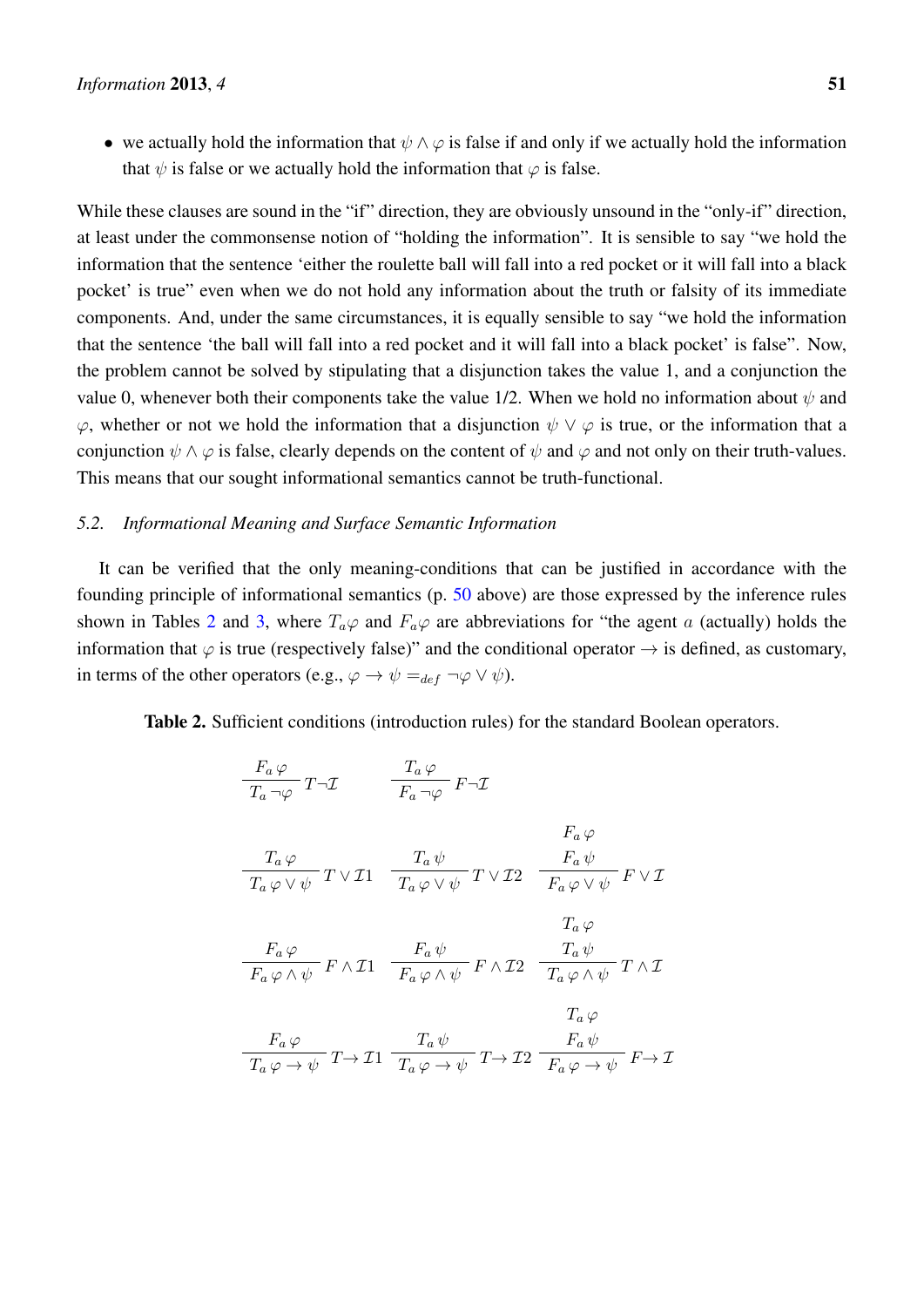<span id="page-19-0"></span>Table 3. Necessary conditions (elimination rules) for the four standard Boolean operators.

| $\frac{T_a \neg \varphi}{F_a \varphi} T \neg \mathcal{E} \qquad \qquad \frac{F_a \neg \varphi}{T_a \varphi} F \neg \mathcal{E}$ |                                                                                                                                                                                                                                                                              |  |
|---------------------------------------------------------------------------------------------------------------------------------|------------------------------------------------------------------------------------------------------------------------------------------------------------------------------------------------------------------------------------------------------------------------------|--|
|                                                                                                                                 |                                                                                                                                                                                                                                                                              |  |
|                                                                                                                                 |                                                                                                                                                                                                                                                                              |  |
| $T_a \varphi \vee \psi$                                                                                                         | $T_a \varphi \vee \psi$                                                                                                                                                                                                                                                      |  |
|                                                                                                                                 |                                                                                                                                                                                                                                                                              |  |
|                                                                                                                                 | $\frac{F_a \varphi}{T_a \psi} - T \vee \mathcal{E}1 \quad \frac{F_a \psi}{T_a \varphi} - T \vee \mathcal{E}2 \quad \frac{F_a \varphi \vee \psi}{F_a \varphi} \ F \vee \mathcal{E}1 \quad \frac{F_a \varphi \vee \psi}{F_a \psi} \ F \vee \mathcal{E}2$                       |  |
|                                                                                                                                 |                                                                                                                                                                                                                                                                              |  |
| $F_a \varphi \wedge \psi$                                                                                                       | $F_a \varphi \wedge \psi$                                                                                                                                                                                                                                                    |  |
|                                                                                                                                 | $\frac{T_a\,\varphi}{F_a\,\psi} = F\wedge \mathcal{E}1 \quad \frac{T_a\,\psi}{F_a\,\varphi} = F\wedge \mathcal{E}2 \quad \frac{T_a\,\varphi\wedge \psi}{T_a\,\varphi}\, T\wedge \mathcal{E}1 \quad \frac{T_a\,\varphi\wedge \psi}{T_a\,\psi}\, T\wedge \mathcal{E}2$         |  |
|                                                                                                                                 |                                                                                                                                                                                                                                                                              |  |
| $T_a \varphi \to \psi$                                                                                                          | $T_a \varphi \to \psi$                                                                                                                                                                                                                                                       |  |
|                                                                                                                                 |                                                                                                                                                                                                                                                                              |  |
|                                                                                                                                 | $\frac{T_a \varphi}{T_a \psi} T \rightarrow \mathcal{E}1$ $\frac{F_a \psi}{F_a \varphi} T \rightarrow \mathcal{E}2$ $\frac{F_a \varphi \rightarrow \psi}{T_a \varphi} F \rightarrow \mathcal{E}1$ $\frac{F_a \varphi \rightarrow \psi}{F_a \psi} F \rightarrow \mathcal{E}2$ |  |
|                                                                                                                                 |                                                                                                                                                                                                                                                                              |  |

As required by the informational semantics, these rules specify the necessary (elimination rules) and sufficient (introduction rules) conditions for an agent  $a$  to hold the information that a compound sentence is true/false in terms of the information that  $\alpha$  (actually) holds concerning its components. All the inferences that can be justified by means of these rules are to be regarded as analytic in the sense that, according to Quine's suggestions (see Section [2.2\)](#page-3-0), their correctness is learned in the very process of learning the logical words.

Since the introduction and elimination (intelim) rules are intended as valid for any agent, reference to the agent can be omitted, unless otherwise required, by stripping the label  $\alpha$  off the signs  $T$  and  $F$ .

Let us call *surface information state* any set X of signed sentences of the form  $T \varphi$  or  $F \varphi$  satisfying the following conditions:

- 1. for no sentence  $\varphi$ ,  $T \varphi$  and  $F \varphi$  are both in X;
- 2. if  $S \psi$  (where S is either T or F) follows from the signed sentences in X by a chain of applications of the basic intelim rules, then  $S \psi$  also belongs to X.

The first condition requires that no agent may actually hold information that is *explicitly inconsistent* and can be seen as an informational version of the more metaphysically flavoured principle of noncontradiction (no sentence can be at the same time true and false). Although this requirement is far from being uncontroversial, it seems to be in line with Kant's comment in his *Critique of Pure Reason*, where he regarded the Principle of Non-Contradiction as "the supreme principle of all analytical judgements":

[This principle] is a universal but purely negative criterion of all truth. But it belongs to logic alone, because it is valid of all cognitions, merely as cognitions and without respect to their content, and declares that the contradiction entirely nullifies them [\[37\]](#page-26-6).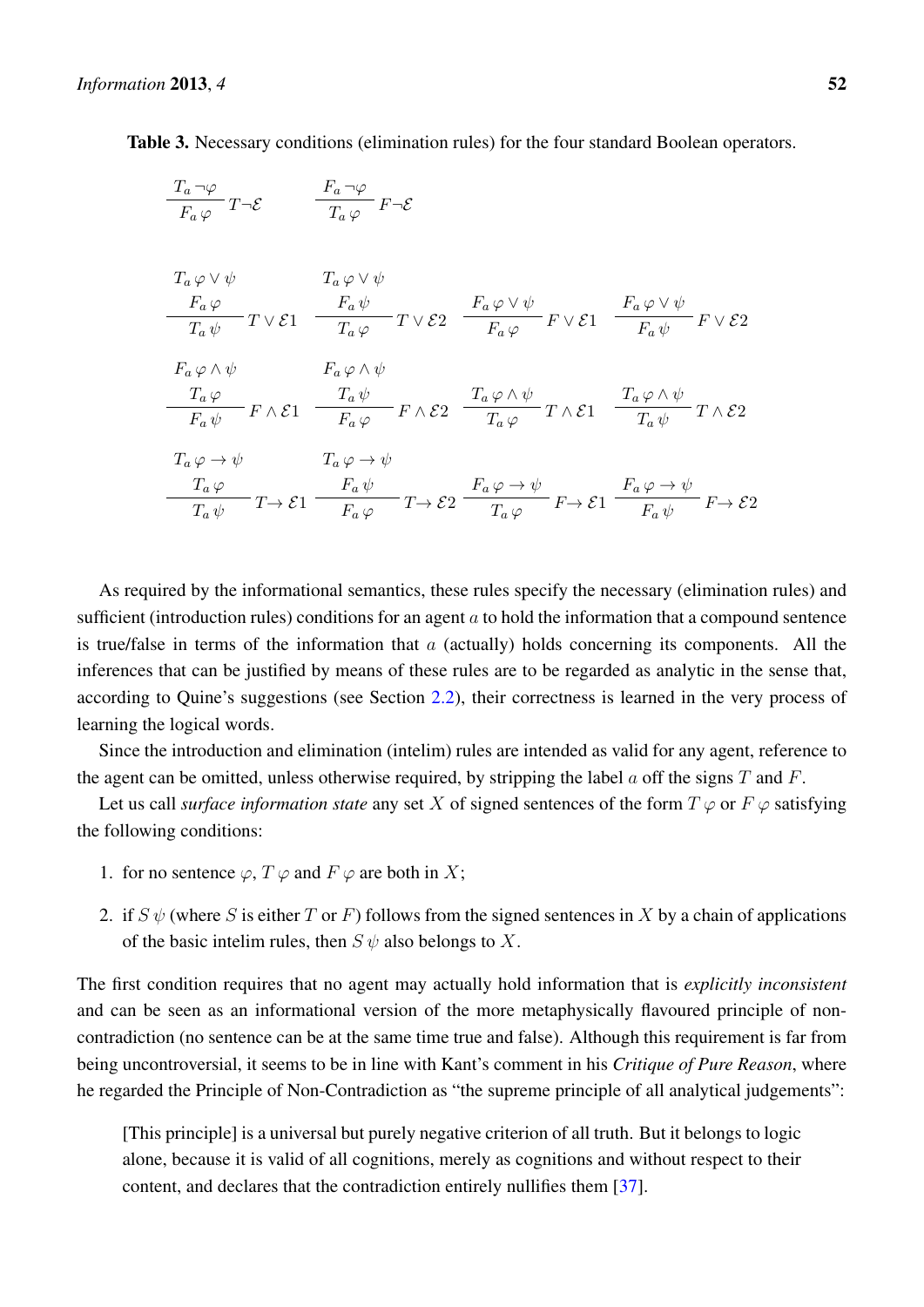Let us say that a set Γ of sentences is *analytically inconsistent* if there is a sequence of applications of the intelim rules that leads from  $\{T \psi \mid \psi \in \Gamma\}$  to both  $T \varphi$  and  $F \varphi$  for some sentence  $\varphi$ . It follows from the definition of information state that if Γ is analytically inconsistent,  $\{T \psi \mid \psi \in \Gamma\}$  a cannot be included in any information state.

The set S of all information states is naturally ordered by set inclusion. Every non-empty subset  $P$  of S has a meet in S given by  $\bigcap \mathcal{P}$ . On the other hand, two information states might not have a join in S because of the consistency requirement in the definition of information state. Indeed, if two information states are mutually inconsistent, they have no upper bounds in  $S$ . Observe also that, even when two information states have a join in  $S$ , this is not, in general, their set union. For example, the join in  $S$  of two information states containing, respectively,  $T p \lor q$  and  $F p$ , must contain also the signed sentence T q that may not be contained in either of them. Given a subset P of S, let  $\mathcal{P}^u$  be the set of all upper bounds of P in S. Then, P has a join in S whenever  $\mathcal{P}^u$  is non-empty, and this is given by  $\bigcap \mathcal{P}^u$ . Now, since S itself has no upper bounds in S, this ordering is topless. Let  $\top$  be the set of all signed sentences of the form  $T \varphi$  or  $F \varphi$  and let  $S^* = S \cup \{\top\}$ . Then  $(S^*, \subseteq)$  is a complete lattice, where the meet  $\Box \mathcal{P}$ of an arbitrary subset P of  $S^*$  is given by  $\bigcap \mathcal{P}$ , while its join  $\bigcup \mathcal{P}$  is equal either to the top element  $\top$ , if  $\mathcal{P}^u$  is empty, or to  $\bigcap \mathcal{P}^u$  otherwise. However, the top element of this complete lattice, namely the set  $\top$ of all signed sentences, is *not* an information state.

Now, the *surface semantic information* carried by a *sentence*  $\varphi$ , INF( $\varphi$ ) can be defined as

$$
INF(\varphi) = \bigcap \{ Y \in \mathcal{S} \mid T \varphi \in Y \}
$$
\n(3)

More generally, the *surface information* carried by a *set* Γ of sentences can be defined as

<span id="page-20-0"></span>
$$
INF(\Gamma) = \bigcap \{ Y \in \mathcal{S} \mid T \Gamma \subseteq Y \}
$$
\n(4)

where  $T \Gamma = \{ T \varphi \mid \varphi \in \Gamma \}.$ 

Observe that, since  $\Box \varnothing = \top$ , [\(4\)](#page-20-0) yields INF(Γ) =  $\top$  whenever Γ is analytically inconsistent, for there is no  $Y \in S$  that may include  $T \Gamma$ . Recall that  $\top$  is not an information state, but only denotes a situation in which all information is "suspended" and can be rather interpreted as a call for revision. So  $\top$  is conceptually distinct from the *empty information state*, that is, the empty set of signed sentences. However, an agent whose informational situation is described by  $\top$  holds no genuine information just as any agent whose information state is empty. Then, in order to be informative for an agent  $a$ , a (set of) sentence(s) must be analytically consistent.

This requirement of *analytic* consistency (not classical consistency) can be seen as a substantial mitigation of Floridi's "veridicality thesis". Even if one is not willing to endorse the somewhat controversial view that "information encapsulates truth" ([\[6\]](#page-24-5) and [\[8\]](#page-24-6) (Chapters 4 and 5)), one can still maintain that a minimal interpretation of "holding information" is one that satisfies the requirement that no agent may hold information that is explicitly inconsistent. And if a set of sentences  $\Gamma$  is analytically inconsistent, no agent a can "hold the information" that all the sentences in  $\Gamma$  are true, because adding  $T \Gamma$  to a's current information state would destroy the latter as an information state.

The *informativeness of*  $\Gamma$  *for an agent* a,  $\iota_a(\Gamma)$  can be characterized as follows:

<span id="page-20-1"></span>
$$
\iota_a(\Gamma) = \text{INF}(\text{INF}(X_a \cup \Gamma) \sim X_a) \tag{5}
$$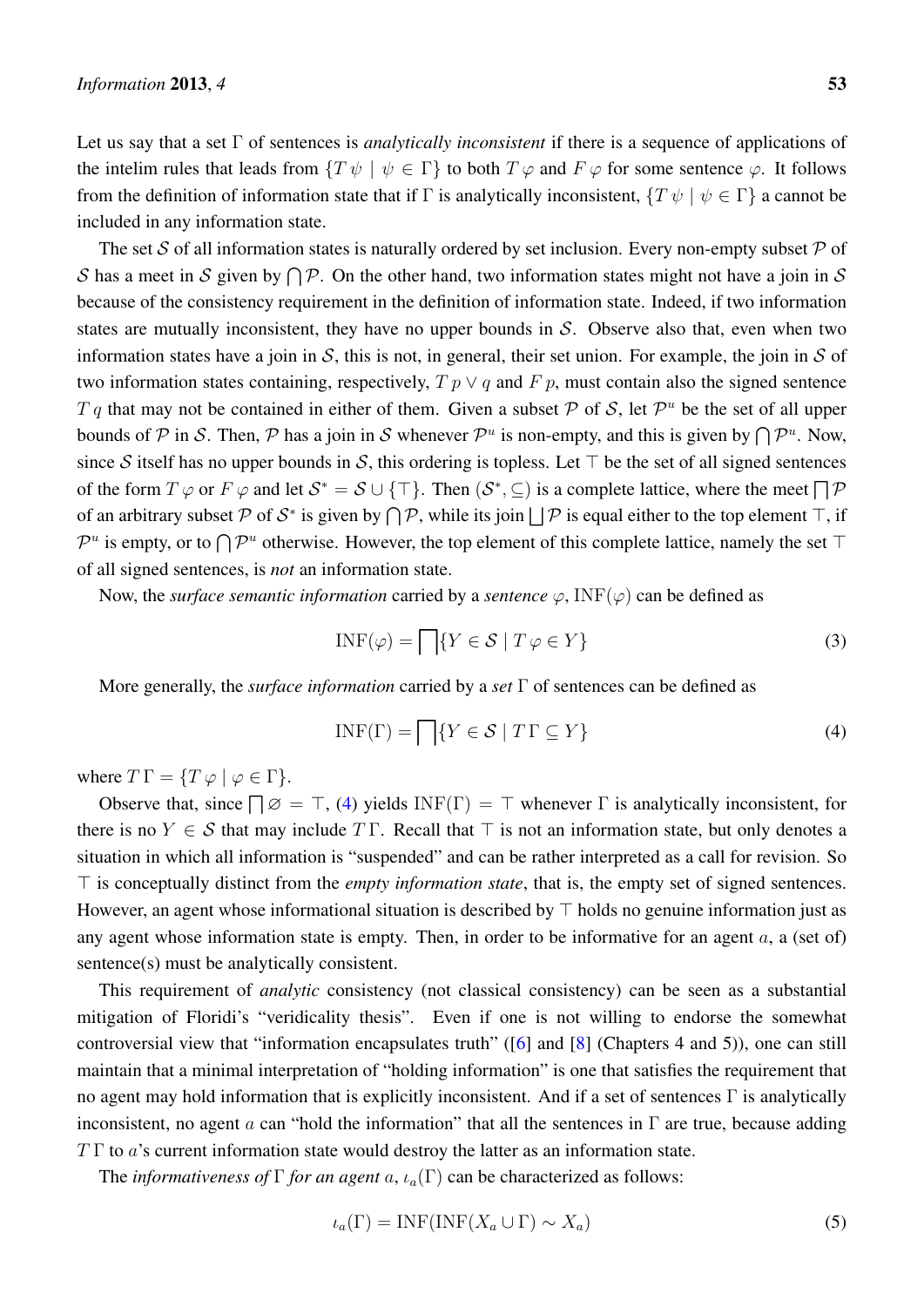where  $X_a$  is the current information state of a. Again, it follows from [\(5\)](#page-20-1) that  $\iota_a(\Gamma) = \top$  whenever  $\Gamma$  is analytically inconsistent.

Finally, we define the following deducibility relation:

 $\Gamma \vdash \varphi$  if and only if  $T \varphi$  results from  $T \Gamma$  by a chain of applications of the intelim rules.

Observe that  $\Gamma \vdash \varphi$  if and only if  $T \varphi$  belongs to every information state that includes  $T \Gamma$  and so:

 $\Gamma \vdash \varphi$  if and only if  $INF(\varphi) \subseteq INF(\Gamma)$ .

Hence,  $\vdash$  is informationally trivial, in that every agent that actually holds the information that the premises are true must thereby hold the information that the conclusion is true, or equivalently, the surface semantic information carried by the conclusion is included in the surface semantic information carried by the premises. The latter wording covers the limiting case in which the surface information carried by the premises is  $\top$  which does not qualify as genuine information ( $\top$  is not an information state).

Do this meaning-theory for the logical operators and its associated notion of surface semantic information satisfy SMR? The answer is yes. The details can be found in [\[1\]](#page-24-0), [\[38\]](#page-26-5) and [\[40\]](#page-26-7), where it is shown that (i) the deducibility relation  $\vdash$  is a logic in Tarski's sense, (ii) it satisfies the subformula property, and (ii) whether or not  $\Gamma \vdash \varphi$  *can be decided in polynomial (quadratic) time.* 

It may be objected that the deducibility relation  $\vdash$  is still "explosive" when  $\Gamma$  is analytically inconsistent, for there is no information state for a that contains  $T_a \varphi$  for all  $\varphi \in \Gamma$ . So, if  $\Gamma$  is analytically inconsistent,  $\Gamma \vdash \varphi$  for every sentence  $\varphi$ . Accordingly, if  $\Gamma$  is analytically inconsistent, INF( $\Gamma$ ) =  $\top$ and so, for every  $\varphi$ , INF( $\varphi$ )  $\subseteq$  INF(Γ). However, the problem raised by this kind of explosivity is far less serious than the similar problem for the classical deducibility relation. For, we can detect that the premises are analytically inconsistent in feasible time and, therefore, we may as well abstain from drawing bizarre conclusions on their basis. As Michael Dummett once put it:

Obviously, once a contradiction has been discovered, no one is going to go through it: to exploit it to show that the train leaves at 11:52 or that the next Pope will be a woman [\[12\]](#page-25-2) (p. 209).

Unlike hidden classical inconsistencies, which may be hard to discover even for agents equipped with powerful (but still bounded) computational resources, analytic inconsistency rests, as it were, on the surface and can be feasibly detected. So, we always have a feasible means to establish that our premises are analytically consistent and for consistent premises the consequence relation  $\vdash$  is *not* explosive, even if these premises are classically inconsistent.

We stress again that our definition of information state and surface semantic information do not require that information "encapsulates truth", nor do they even require that it "encapsulates consistency", but only that information "encapsulates *analytic* consistency". Unlike classical consistency, this kind of surface consistency is *feasible* and so, in accordance with SMR, any agent is in the position to tell, in practice and not only in principle, whether she is holding genuine surface information or not.

According to this characterization,  $\vdash$  is informationally trivial by definition, and this is in accordance with the tenet that analytic inferences are utterly uninformative. However, now both the meaning theory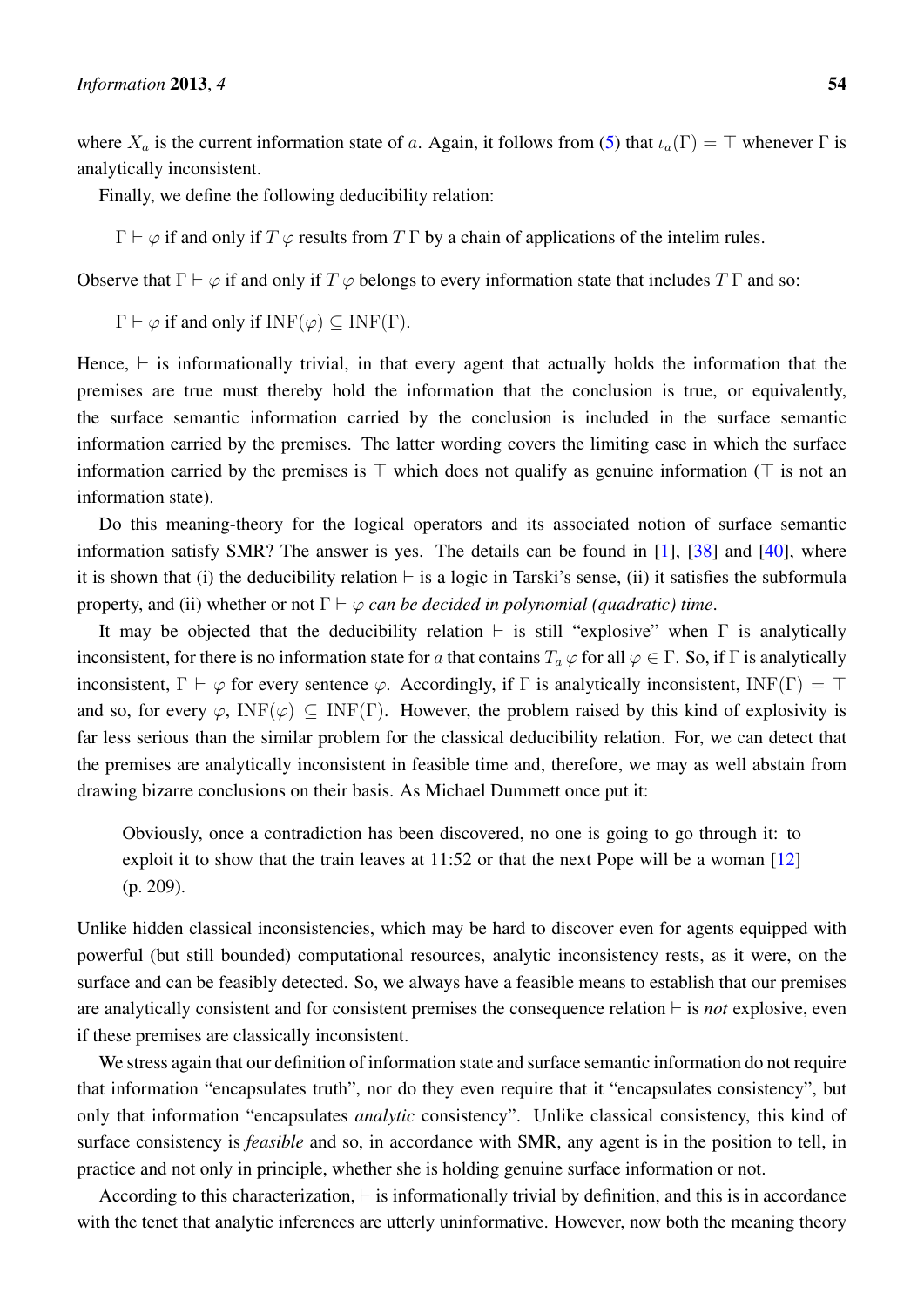and the residual notion of semantic information do satisfy SMR and so the scandal of deduction is dissolved. The inferences that can be justified by  $\vdash$  are only a subclass of the classically valid inferences and their validity can be recognized in feasible time. Moreover, as we have already remarked, the Tarskian logic  $\vdash$  contains no *tautologies*, it only allows for inferring from a non-empty set of signed formulas describing the agent's initial information. These are the "easy" inferences that (nearly) everybody learns to make correctly in the very process of learning the meaning of the logical operators. (This claim has been in fact severely tested in over 15 years of teaching to first-year students.) What about the other, more complex, inferences that are still classically valid? How do we fill the gap? Can it be filled in a *graded* way, so as to make a significant step towards a useful logical theory that indefinitely approximates the inferential power of an ideal Laplacian agent?

#### *5.3. Actual* vs. *Virtual Information*

In [\[1\]](#page-24-0) we described "virtual information" as information that is by no means contained in the information carried by the premises of an inference, but is still essentially, if only temporarily, involved in obtaining the conclusion. It is the kind of provisional assumptions that occur in the so-called "discharge rules" of Gentzen's natural deduction and, more generally, in any kind of "reasoning by cases". For example, the following inference:

<span id="page-22-0"></span>
$$
T_a \varphi \lor \psi
$$
  
\n
$$
T_a \varphi \to \theta
$$
  
\n
$$
T_a \psi \to \theta
$$
  
\n
$$
T_a \theta
$$
\n(6)

is classically valid, but cannot be immediately justified by means of the intelim rules that mirror what we have called the "informational semantics" of the logical operators.

An argument to show the validity of [\(6\)](#page-22-0) based on these analytic rules will necessarily have to introduce temporary assumptions that are "discharged" when the conclusion is drawn, as in the following schematic argument:

- $T_a \varphi \vee \psi$ 2  $T_a \varphi \to \theta$
- $T_a \psi \rightarrow \theta$

| 4 $T_a \varphi$      |                                     | $ F_a \varphi $ |                          |
|----------------------|-------------------------------------|-----------------|--------------------------|
| $5 \quad T_a \theta$ | by $T \to \mathcal{E}1    T_a \psi$ |                 | by $T \vee \mathcal{E}1$ |
|                      |                                     | $T_a \theta$    | by $T \to \mathcal{E}1$  |

z  $T_a \theta$ 

Here, the information expressed by the signed sentences  $T_a \varphi$  and  $F_a \varphi$  is *not*, in general, information that is actually held by the agent a. It is *virtual information* that goes *beyond what is "given"* in the premises. This use of virtual information, which is not contained in the data and so may not be actually held by any agent who holds the information carried by the data, appears to qualify this kind of argument as "synthetic" in a sense close to Kant's sense, in that it forces the agent to consider potential information that is not included in the information "given" to him: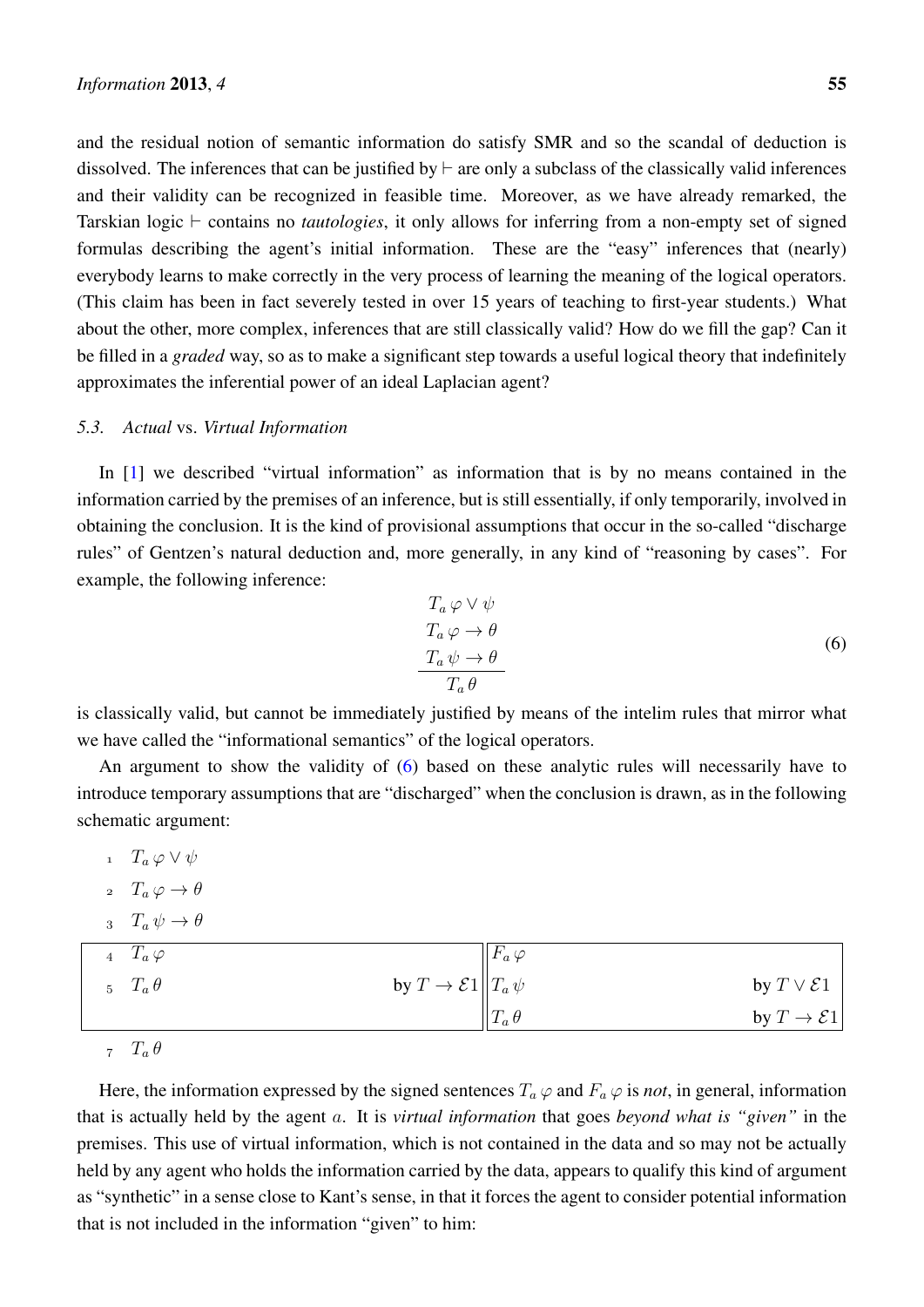Analytical judgements (affirmative) are therefore those in which the connection of the predicate with the subject is cogitated through identity; those in which this connection is cogitated without identity, are called synthetical judgements. The former may be called *explicative*, the latter *augmentative* judgements; because the former add in the predicate nothing to the conception of the subject, but only analyse it into its constituent conceptions, which were thought already in the subject, although in a confused manner; the latter add to our conceptions of the subject a predicate which was not contained in it, and which no analysis could ever have discovered therein.

# [...]

In an analytical judgement I do not go beyond the given conception, in order to arrive at some decision respecting it. [...] But in synthetical judgements, I must go beyond the given conception, in order to cogitate, in relation with it, something quite different from what was cogitated in it [...] [\[37\]](#page-26-6).

One could say, by analogy, that analytical inferences are those that are recognized as sound via steps that are all "explicative", that is, descending immediately from the meaning of the logical operators, as given by the necessary and sufficient conditions expressed by the elimination and introduction rules, while synthetic ones are those that are "augmentative", involving some intuition that goes beyond this meaning, *i.e.*, involving the consideration of virtual information. So, we could paraphrase Kant and say that an inference is analytic only if it adds in the conclusion nothing to the information contained in the premises, but only analyses it in its constituent pieces of information, which were "thought already in the premises, although in a confused manner". The confusion vanishes once the meaning of the logical operators is properly explicated.

On the other hand, the synthetic inferences of classical propositional logic are precisely those that essentially require the introduction (and subsequence discharge) of virtual information. The manipulation of virtual information can be governed, like in the example given above, by a single *structural* proof rule that, for every formula  $\varphi$  that is a subformula either of the premises or of the conclusion, allows to split the argument in two distinct subarguments, depending on new and complementary virtual information, respectively  $T_a \varphi$  and  $F_a \varphi$ . Such a tree of arguments involving virtual information is a proof of  $\varphi$  from  $\Gamma$  whenever each subargument either ends with an explicit inconsistency or with the conclusion  $T_a \varphi$ . This is only the intuitive idea, the formal details are in [\[1](#page-24-0)[,38](#page-26-5)[–40\]](#page-26-7). For each  $n \in \mathbb{N}$ ,  $\vdash_k$  is the consequence relation that allows for bounded applications of this proof rule up to a given fixed depth  $k$ . It can then be shown that classical logic is the limit of the sequence of these bounded consequence relations  $\vdash_k$  as k tends to infinity. A classically valid inference can be said *synthetic at degree* k when k is the smallest natural number such that the inference in question is provable in  $\vdash_k$  but not in  $\vdash_{k-1}$ . All classical tautologies are synthetic at some degree greater than 0. For example, the law of excluded middle is synthetic at degree 1, as shown by the following argument from the empty set of premises: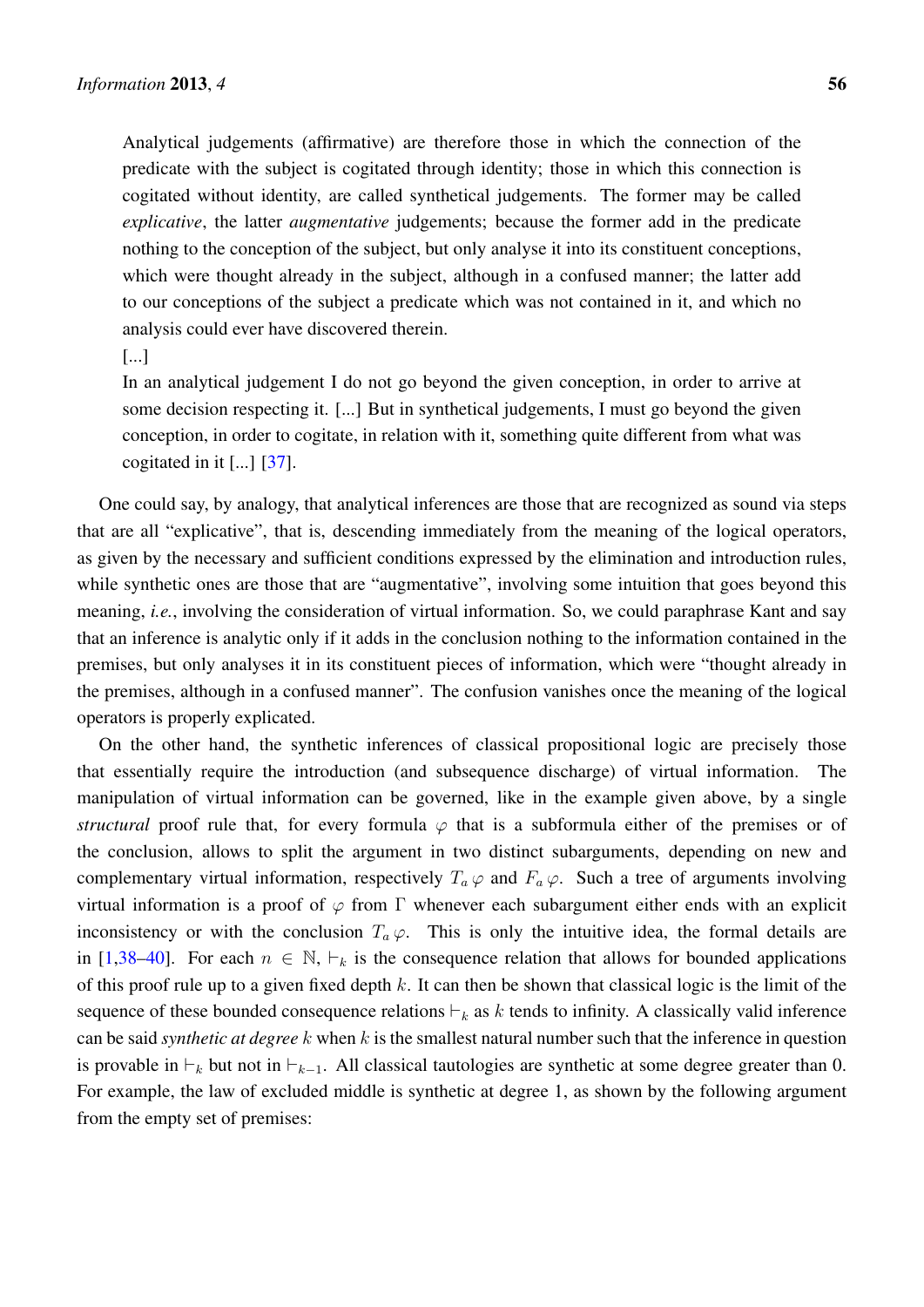| 2 $T_a p$                                                     | $ F_a p $             |                        |
|---------------------------------------------------------------|-----------------------|------------------------|
| by $T \vee \mathcal{I}1  T_a \neg p$<br>3 $T_a p \vee \neg p$ |                       | by $T\neg \mathcal{I}$ |
|                                                               | $  T_a p \vee \neg p$ | by $T \vee T2$         |

5  $T_a p \vee \neg p$ 

## 6. Conclusions

We have discussed some of Floridi's views on semantic information, paying special attention to the solutions they offer to the anomalies of the received view, such as the Bar-Hillel–Carnap Paradox, the Scandal of Deduction and the Problem of Information Overload (aka. "Logical Omniscience"). Most of the discussion has been oriented by the approach to the scandal of deduction put forward in a joint paper by Floridi and the present author, so it is inevitably biased. However, as Popper repeatedly stressed, there is no problem with holding a biased view provided that one is willing to honestly and severely test it. Being our theory a non-empirical one, it can be tested mainly for consistency, intuitive plausibility and, above all, for its heuristic value, its capability of raising new interesting problems. Here, the proof of the pudding consists in trying to develop a quantitative Theory of Bounded Semantic Information to complement the qualitative theory that has been outlined in [\[1\]](#page-24-0) and, in a rather informal and sloppy mood, in the present paper.

## Acknowledgements

I wish to thank Stefania Bandini and Marcelo Finger for valuable comments on a previous draft.

# References

- <span id="page-24-0"></span>1. D'Agostino, M.; Floridi, L. The enduring scandal of deduction. Is propositionally logic really uninformative? *Synthese* 2009, *167*, 271–315.
- <span id="page-24-1"></span>2. Floridi, L. Semantic Conceptions of Information. Stanford Enciclopedya of Philosophy, 2011. Available online: http://plato.stanford.edu/entries/information-semantic/ (accessed on 26 December 2012).
- <span id="page-24-2"></span>3. Shannon, C. Abstract to "The Lattice Theory of Information". In *Claude Elwood Shannon: Collected Papers*; Sloane, N., Wyner, A., Society, I.I.T., Eds.; IEEE Press: New York, NY, USA, 1993; p. 180.
- <span id="page-24-3"></span>4. Floridi, L. *The Philosophy of Information*; Oxford University Press: Oxford, UK, 2011.
- <span id="page-24-4"></span>5. Hintikka, J. *Logic, Language Games and Information. Kantian Themes in the Philosophy of Logic*; Clarendon Press: Oxford, UK, 1973.
- <span id="page-24-5"></span>6. Floridi, L. Outline of a Theory of Strongly Semantic Information. *Mind. Mach.* 2004, *14*, 197–222.
- <span id="page-24-8"></span>7. Floridi, L. Is Information Meaningful Data? *Philos. Phenomen. Res.* 2005, *70*, 351–370.
- <span id="page-24-6"></span>8. Floridi, L. *The Philosophy of Information*; Oxford University Press: Oxford, UK, 2011.
- <span id="page-24-7"></span>9. Tennant, N. *Natural Logic*; Edinburgh University Press: Edimburgh, UK, 1990.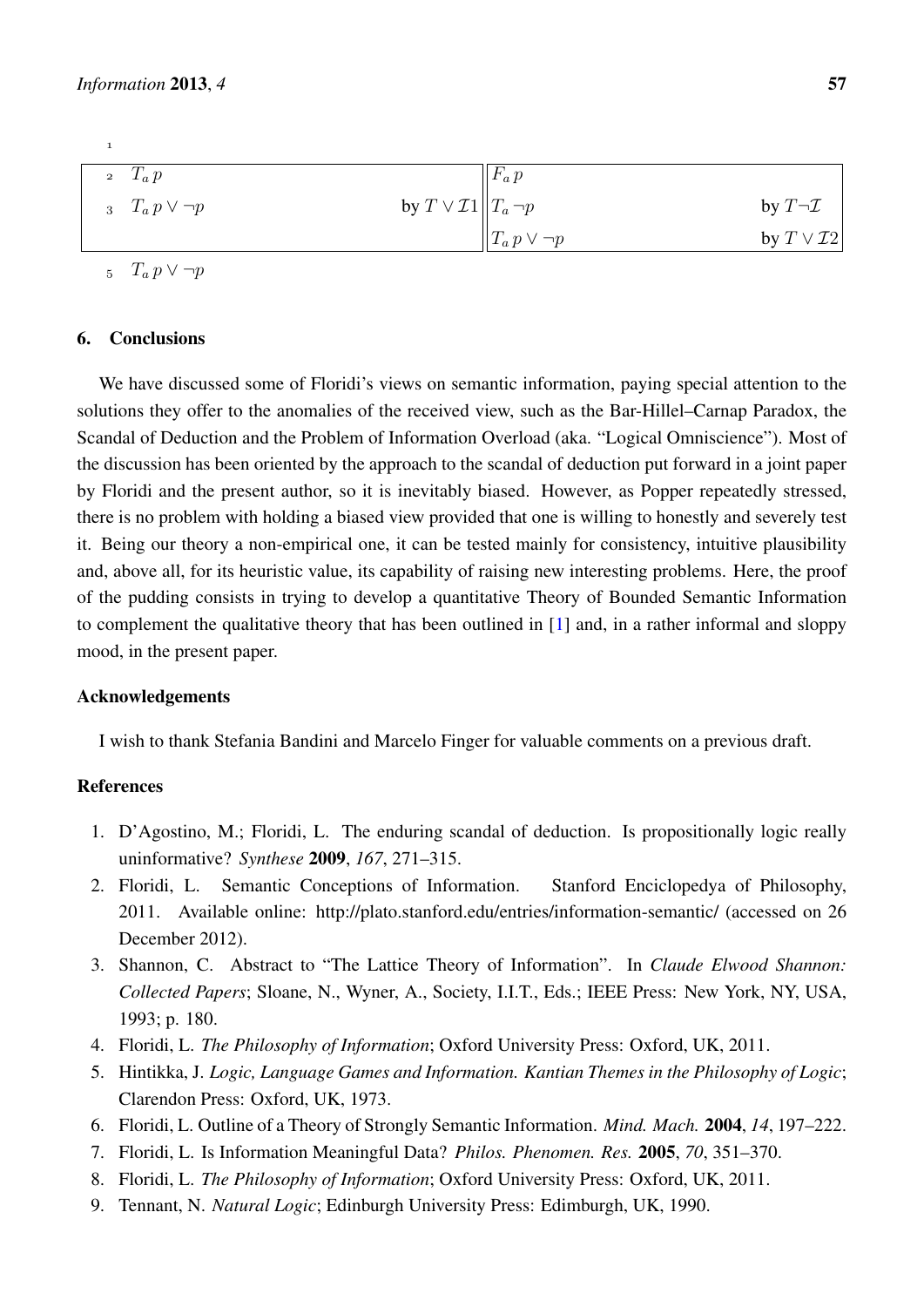- <span id="page-25-0"></span>10. Hahn, H.; Neurath, O.; Carnap, R. The scientific conception of the world [1929]. In *Empiricism and Sociology*; Neurath, M., Cohen, R., Eds.; Reidel: Dordrecht, The Netherlands, 1973.
- <span id="page-25-1"></span>11. Hempel, C. Geometry and Empirical Science. *Am. Math. Mon.* 1945, *52*, 7–17.
- <span id="page-25-2"></span>12. Dummett, M. *The Logical Basis of Metaphysics*; Duckworth: London, UK, 1991.
- <span id="page-25-3"></span>13. Quine, W. Two dogmas of empiricism. In *From a Logical Point of View*; Harvard University Press: Cambridge, MA, USA, 1961; pp. 20–46.
- <span id="page-25-4"></span>14. Davidson, D. On the very idea of a conceptual scheme. *Proc. Address. Am. Philos. Assoc.* 1974, *47*, 5–20.
- <span id="page-25-5"></span>15. Quine, W. Two dogmas in retrospect. *Can. J. Philos.* 1991, *21*, 265–274.
- <span id="page-25-6"></span>16. Quine, W. *The Roots of Reference*; Open Court: LaSalle, IL, USA, 1973.
- <span id="page-25-7"></span>17. Bergström, L.; Føllesdag, D. Interview with Willard van Orman Quine, November 1993. *Theoria* 1994, *60*, 193–206.
- <span id="page-25-8"></span>18. Decock, L. True by virtue of meaning. Carnap and Quine on the analytic-synthetic distinction. 2006. Available online: [http://vu-nl.academia.edu/LievenDecock/Papers/866728/Carnap](http://vu-nl.academia.edu/LievenDecock/Papers/866728/Carnap_and_Quine_o n_some_analytic-synthetic_distinctions) and Quine on some [analytic-synthetic](http://vu-nl.academia.edu/LievenDecock/Papers/866728/Carnap_and_Quine_o n_some_analytic-synthetic_distinctions) distinctions (accessed on 27 December 2012).
- <span id="page-25-9"></span>19. Shannon, C.; Weaver, W. *The Mathematical Theory of Communication*; University of Illinois Press: Urbana, IL, USA, 1949.
- <span id="page-25-10"></span>20. Bar-Hillel, Y.; Carnap, R. Semantic Information. *Br. J. Philos. Sci.* 1953, *4*, 147–157.
- <span id="page-25-11"></span>21. Popper, K. *The Logic of Scientific Discovery*; Hutchinson: London, UK, 1959.
- <span id="page-25-12"></span>22. Carnap, R.; Bar-Hillel, Y. An Outline of a Theory of Semantic Information. In *Language and Information*; Bar-Hillel, Y., Ed.; Addison-Wesley: London, UK, 1953; pp. 221–274.
- <span id="page-25-13"></span>23. Cohen, M.; Nagel, E. *An Introduction to Logic and Scientific Method*; Routledge and Kegan Paul: London, UK, 1934.
- <span id="page-25-14"></span>24. Carapezza, M.; D'Agostino, M. Logic and the myth of the perfect language. *Log. Philos. Sci.* 2010, *8*, 1–29.
- <span id="page-25-15"></span>25. Sequoiah-Grayson, S. The Scandal of Deduction. Hintikka on the Information Yield of Deductive Inferences. *J. Philos. Log.* 2008, *37*, 67–94.
- <span id="page-25-16"></span>26. Cook, S.A. The complexity of theorem-proving procedures. *STOC '71: Proceedings of the Third Annual ACM Symposium on Theory of Computing*; ACM Press: New York, NY, USA, 1971; pp. 151–158.
- <span id="page-25-17"></span>27. Finger, M.; Reis, P. On the predictability of classical propositional logic. *Information* 2013, *4*, 60–74.
- <span id="page-25-18"></span>28. Primiero, G. *Information and Knowledge. A Constructive Type-Theoretical Approach*; Springer: Berlin, Germany, 2008.
- <span id="page-25-19"></span>29. Sillari, G. Quantified Logic of Awareness and Impossible Possible Worlds. *Rev. Symb. Log.* 2008, *1*, 1–16.
- 30. Duzzí, M. The Paradox of Inference and the Non-Triviality of Analytic Information. *J. Philos. Log.* 2010, *39*, 473–510.
- <span id="page-25-20"></span>31. Jago, M. The content of deduction. *J. Philos. Log.* 2013, in press.